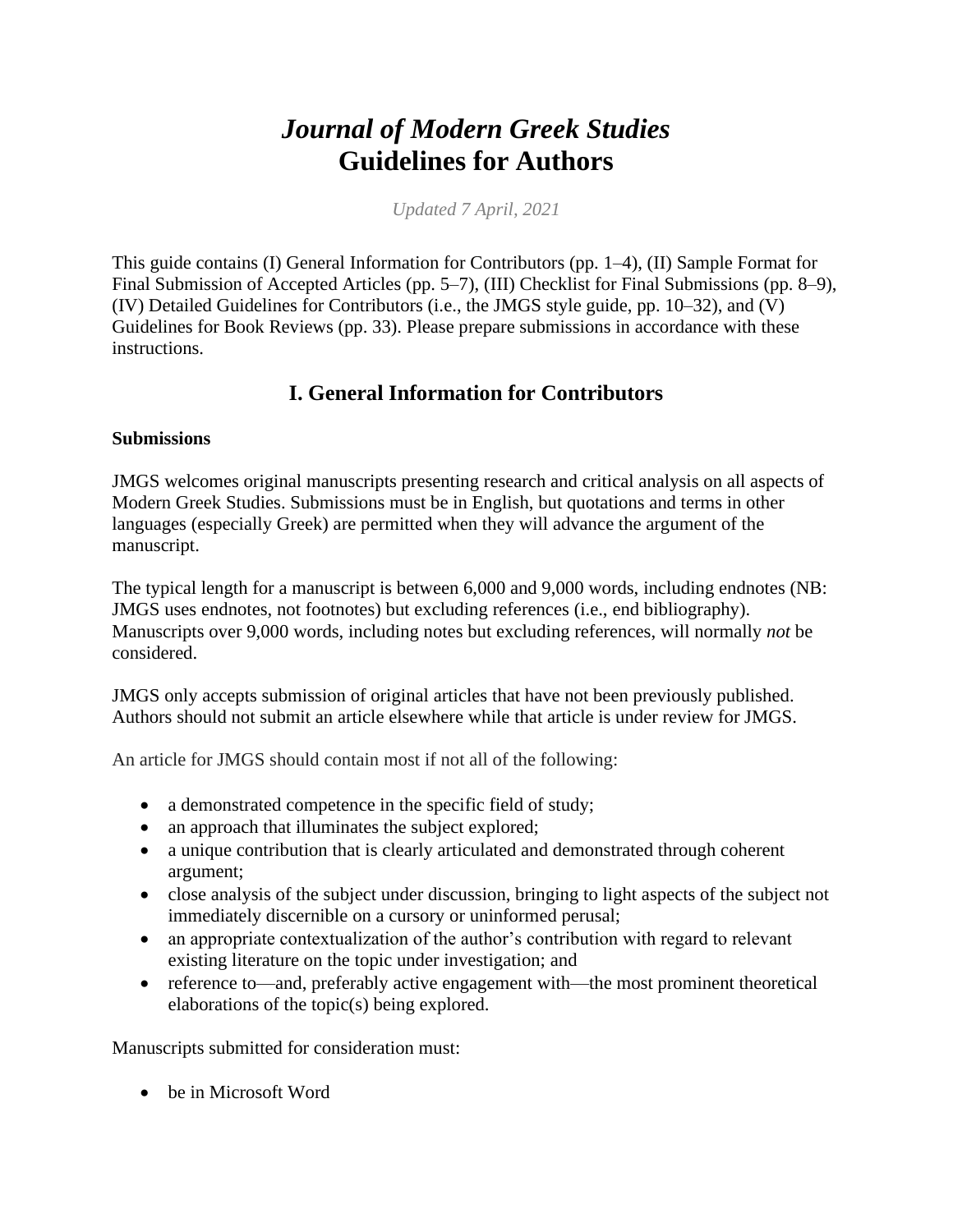- be typed in 12-pt font;
- be double-spaced throughout (including Notes and References Cited);
- be accompanied by an abstract of roughly 150 words;
- use endnotes;
- include a bibliography of References Cited; and
- have consecutive page numbers.

Manuscripts must be submitted via the online submission platform: [https://mc.manuscriptcentral.com/jmgs.](https://mc.manuscriptcentral.com/jmgs)

All manuscripts should follow the guidelines for scholarly writing set forth in this style sheet, which adheres to the *Chicago Manual of Style* **(CMS)** with some modifications specific to JMGS.

**Tables, charts, and illustrations** should be submitted separately from the article text, but their approximate placement should be noted in the text. If the manuscript is accepted for publication, copies suitable for printing will be required. All such material should be accompanied by captions, as well as sources and acknowledgments where appropriate. *It is the author's responsibility to secure and document all permissions.*

For inquiries and other correspondence please use the following addresses:

- Professor Johanna Hanink, Editor, Arts & Humanities: [johanna\\_hanink@brown.edu](mailto:johanna_hanink@brown.edu)
- Professor Antonis Ellinas, Editor, Social Sciences: [aellinas@ucy.ac.cy](mailto:aellinas@ucy.ac.cy)

Authors should inform the editors of any changes in their contact information after submission of a manuscript.

### **Evaluation of Submissions**

All manuscripts will be peer reviewed. The editors, however, may reject outright any submission not meeting JMGS's standards or falling outside of JMGS's interests and areas of coverage.

Acceptance rates have typically been 30–40% of articles submitted. Papers are evaluated by at least two, and sometimes three, experts in the relevant field(s), in addition to evaluation by our editors. We use a doubly anonymous review system, meaning that the identities of the referees are not revealed to the author, and papers are forwarded to the referees without any identification of authorship. Please **do not include any personally identifying information** (name, university affiliation) in the manuscript of your initial submission.

The review process normally takes between two and four months. However, because of the complexity of the peer review process and the editors' lack of complete control, delays are sometimes unavoidable. The editors will keep authors informed of anticipated delays. After four months, the editors will welcome judicious inquiries from authors regarding the status of their submissions.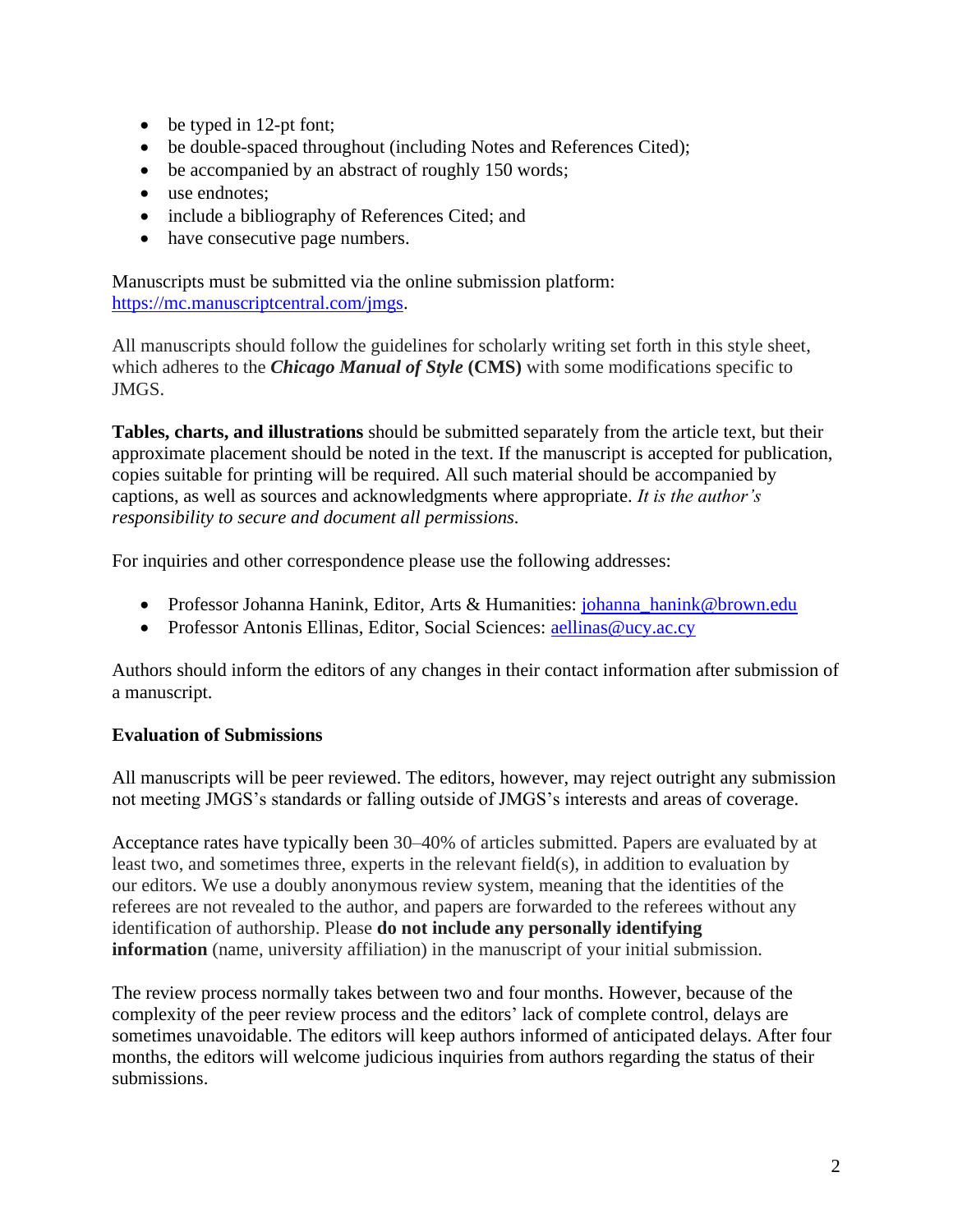#### **Responses to Submissions and the Revision Process**

After submissions have been evaluated, authors will receive a message from the editors conveying the editorial decision and including the peer reviews. JMGS uses a range of evaluative categories. The usual categories include "acceptance," "conditional acceptance with revisions requested," "revise and resubmit," and "reject." Unconditional acceptance is rare.

Conditionally accepted articles will eventually be published in the journal, provided that the author responds earnestly to the suggestions and critiques offered by the peer reviewers and journal editors. Articles met with a request to "revise and resubmit" require more substantive changes (which means less certainty as to outcome), but authors should recognize that the editors' use of the category indicates strong interest in some aspects of the submitted work. In all cases, the editors will specify the nature and extent of the recommended revisions. Submissions resubmitted following a "revise and resubmit" decision will be sent out again to at least one referee (if possible, one of the original referees) for further evaluation.

If a paper is rejected outright, it cannot be resubmitted.

### **Accepted Articles**

When an editor notifies the author that an article has been accepted, the author will be given clear indication as to the timing of publication and any final revisions required. The editor may cancel the agreement for publication if the author fails to carry out the agreed-upon revisions by a specified date. Similarly, the author may withdraw the manuscript if the journal fails to publish it by the indicated date. The author bears responsibility for citation management, meaning that it is the author's responsibility to provide full and accurate citations in the appropriate format, to ensure that all citations are matched with an entry in the reference bibliography, and that all entries in the bibliography are accurate and correspond to a citation or citations in the text of the article.

### **Publishing Agreement and Copyright**

When both parties agree that the article will be published by JMGS, the author will be asked to sign a Publishing Agreement to sign that assigns the article's copyright to the journal. This is necessary for protection against copyright abuses and is a condition of publication. Authors retain the right to use their own material in subsequent works.

After signing the Publishing Agreement, the author may not withdraw a manuscript or publish parts of it elsewhere without written permission from the publisher. The editors have an obligation to publish the article unless the author fails to deliver the final manuscript with careful attention to citation management and the revision plan within the allotted time.

### **Copyediting and Proofs**

After a submission is accepted and final revisions are made by the author, the manuscript will be copyedited by JMGS editorial staff. Authors will then have the opportunity to inspect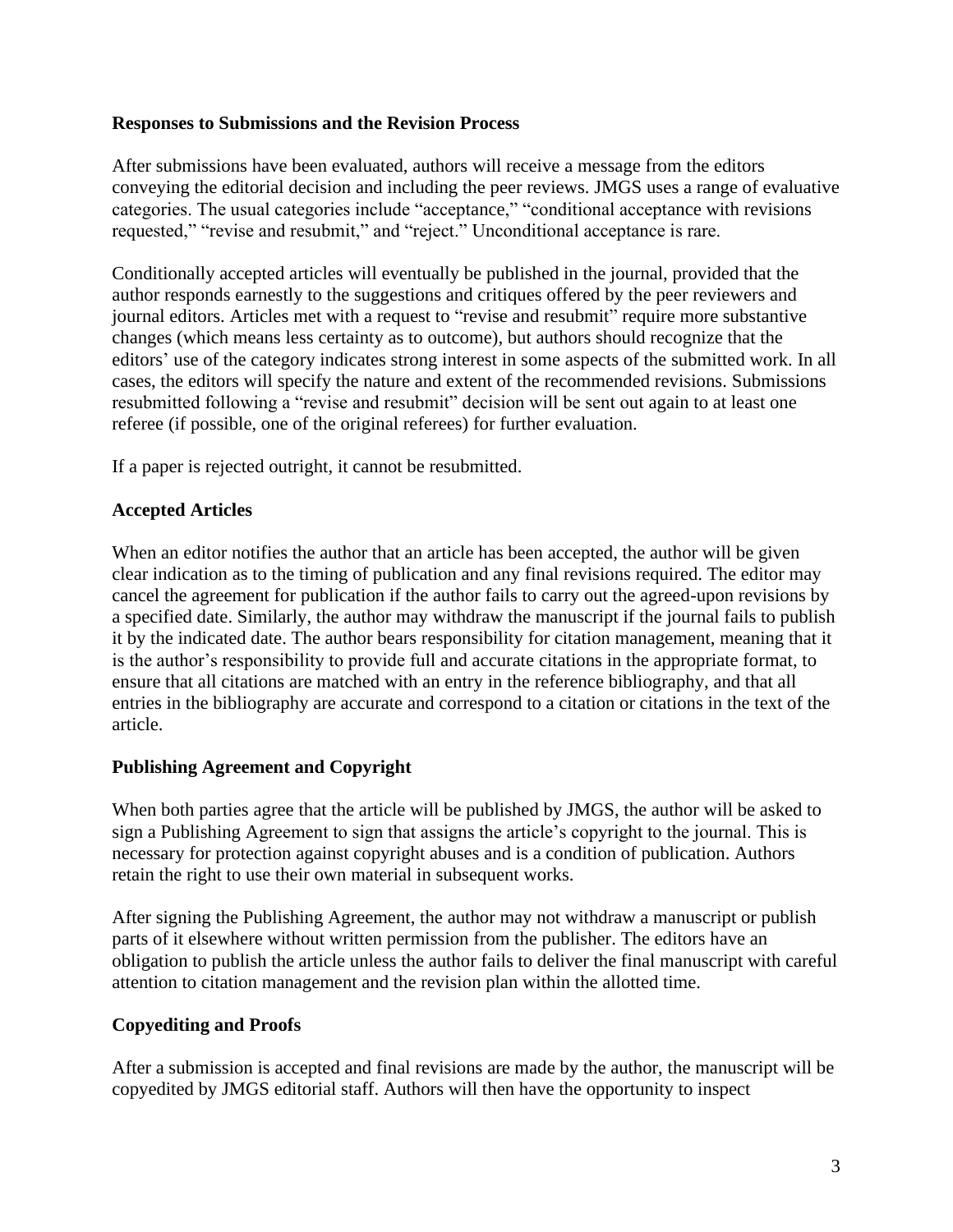copyediting changes and make any last alterations or additions to the manuscript before the manuscript is sent to The Johns Hopkins University Press (JHUP) for typesetting. Once JHUP has assembled the journal, it will send copies of the proofs to authors for proofreading. At this stage, the only permitted corrections are to errors introduced in the process of typesetting.

Proof corrections (indicated by page, paragraph, and line) must be emailed promptly to the editors (not JHUP) and to the [JMGSContact@gmail.com](mailto:JMGSContact@gmail.com) address.

Articles whose proofs are not returned by the date requested will be printed as they stand.

#### **Photographs, Drawings, and Charts**

If a manuscript is accepted, authors must submit publishable copies of all artwork, drawings, charts, and photographs. Photographs must be of good quality (ideally, 300 dpi/ppi); a good size is 4" x 6", but 3" x 5" and 8" x 10" are also acceptable. Digitized materials are strongly encouraged whenever possible.

#### **Permissions**

Authors are responsible for obtaining permissions for the use of images—particularly reproductions of works of art and photographs taken by someone other than the author—and of all quotations from copyrighted or previously unpublished material. Permission must also be obtained for translations of original works protected by copyright. JMGS will provide a sample permission form, if requested.

### **Offprints**

Offprints may be ordered in batches of 25. An order form and price list will be enclosed with the proofs. Contributors who are neither members of the MGSA nor independent subscribers to the journal may also order issues of the journal at this time.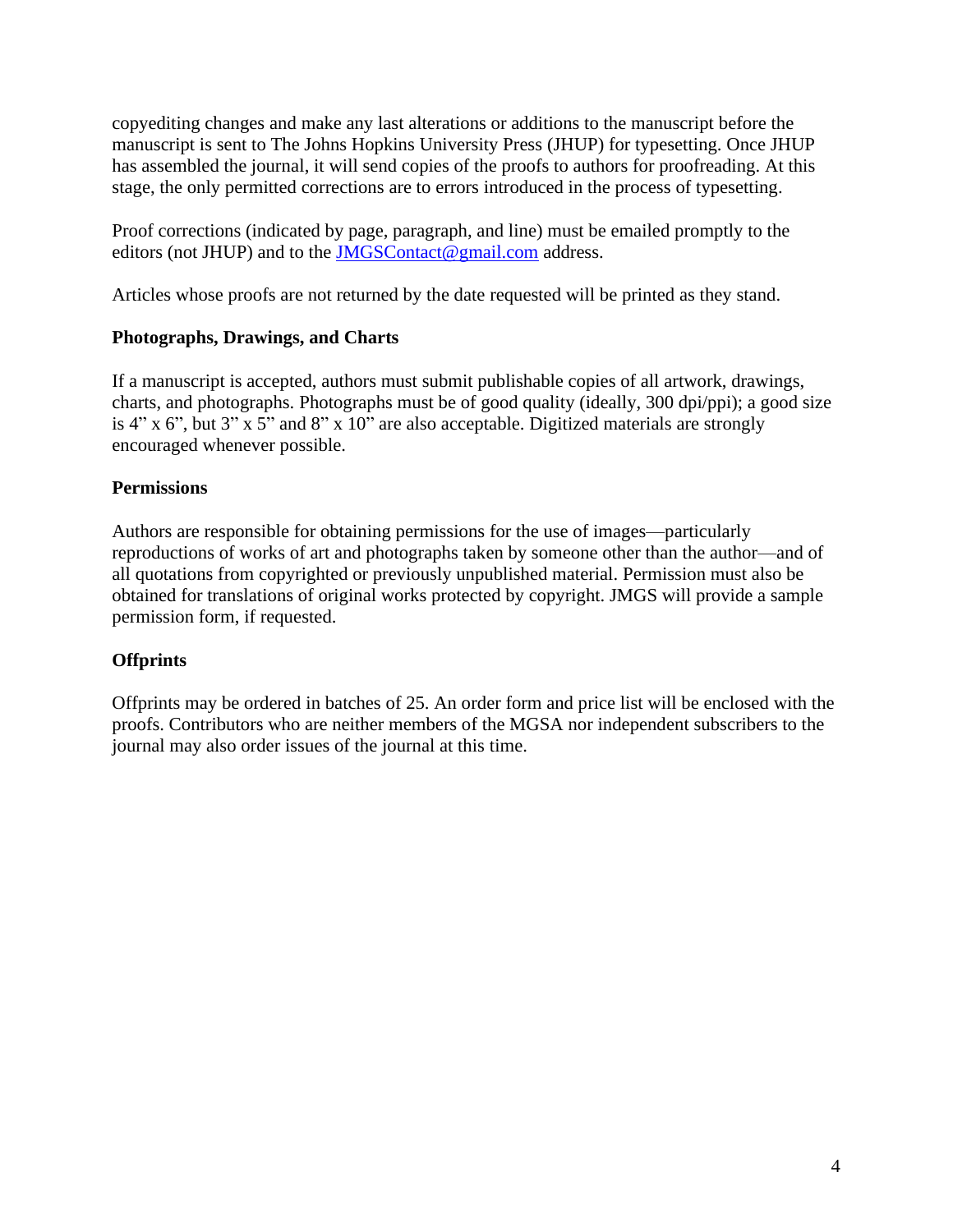#### **II. Sample Format for Final Submission of Accepted Articles**

(see also IV.B., "Article Structure" for more details)

**Title in Boldface** *Your name italicized*

Abstract

*Begin with a 150-word abstract of your manuscript, double-spaced, italicized, with extra-large margins on both sides, as shown. Words that would normally be italicized, such as transliterated Greek words, are in this context typed without italicizing, e.g.,* pallikári*.*

If you have an epigraph, it should be indented thus. The same applies to epigraphs if they follow a first-level heading (see below).

—The author's name should appear after an em-dash, *followed by the title of the work in italics*

Next comes the main text of your manuscript. The first paragraph should be flush left, as should all paragraphs that immediately follow headings.

All other paragraphs, however, should begin with an indentation of the first line.

All references within the text are included in parentheses, e.g., Forster revised Valassopoulos's versions with the help of T. E. Lawrence (Pinchin 1977, 108). He concluded that "a large book is evil" (Forster 1929, 18).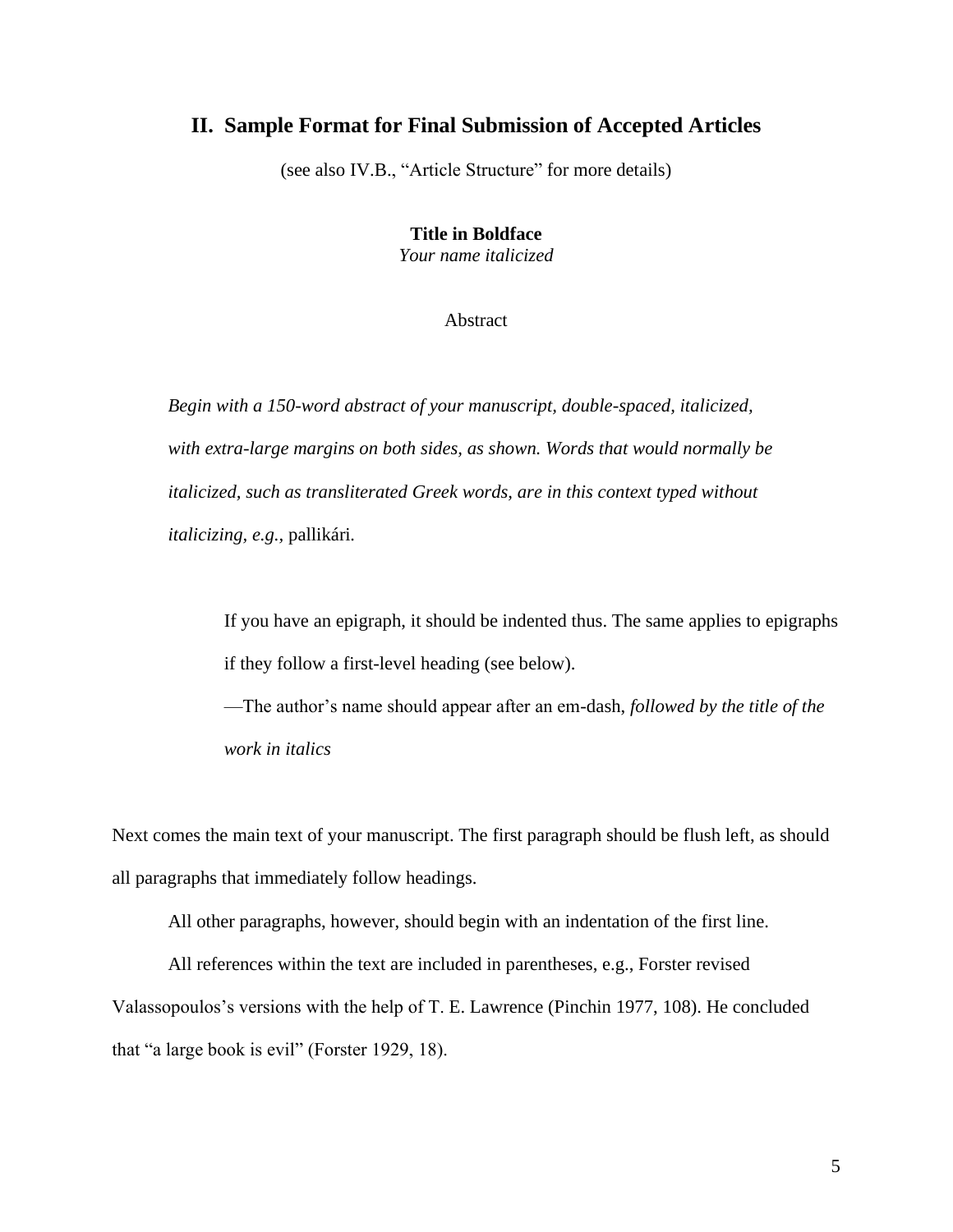Major sections of your manuscript should be marked by headings like the one just given. The first paragraph following the heading should be flush left.

Subsequent paragraphs, however, should have the first line indented.

*A second-level heading (subheading) looks like this.* Subsections should be marked by subheadings like the one just given. These subheadings are flush left and punctuated with a period. The first paragraph after the subheading begins immediately, on the same line.

Once again, the first lines of subsequent paragraphs should be indented.

#### YOUR ACADEMIC AFFILIATION GOES HERE

#### **NOTES**

*Acknowledgments.* They come here, if you have any. Do not number the acknowledgments as note number 1.

<sup>1</sup>Endnotes should appear at the end of the main text, preceding the References Cited; please be sure to add a section break before References Cited. Endnotes may be used for discursive commentary and further citations (especially those that do not fit conveniently into parentheses in the article text), but should not include parts of the argument that would be better placed in the article. For more detail on endnotes, see IV.B.5, "Notes," below.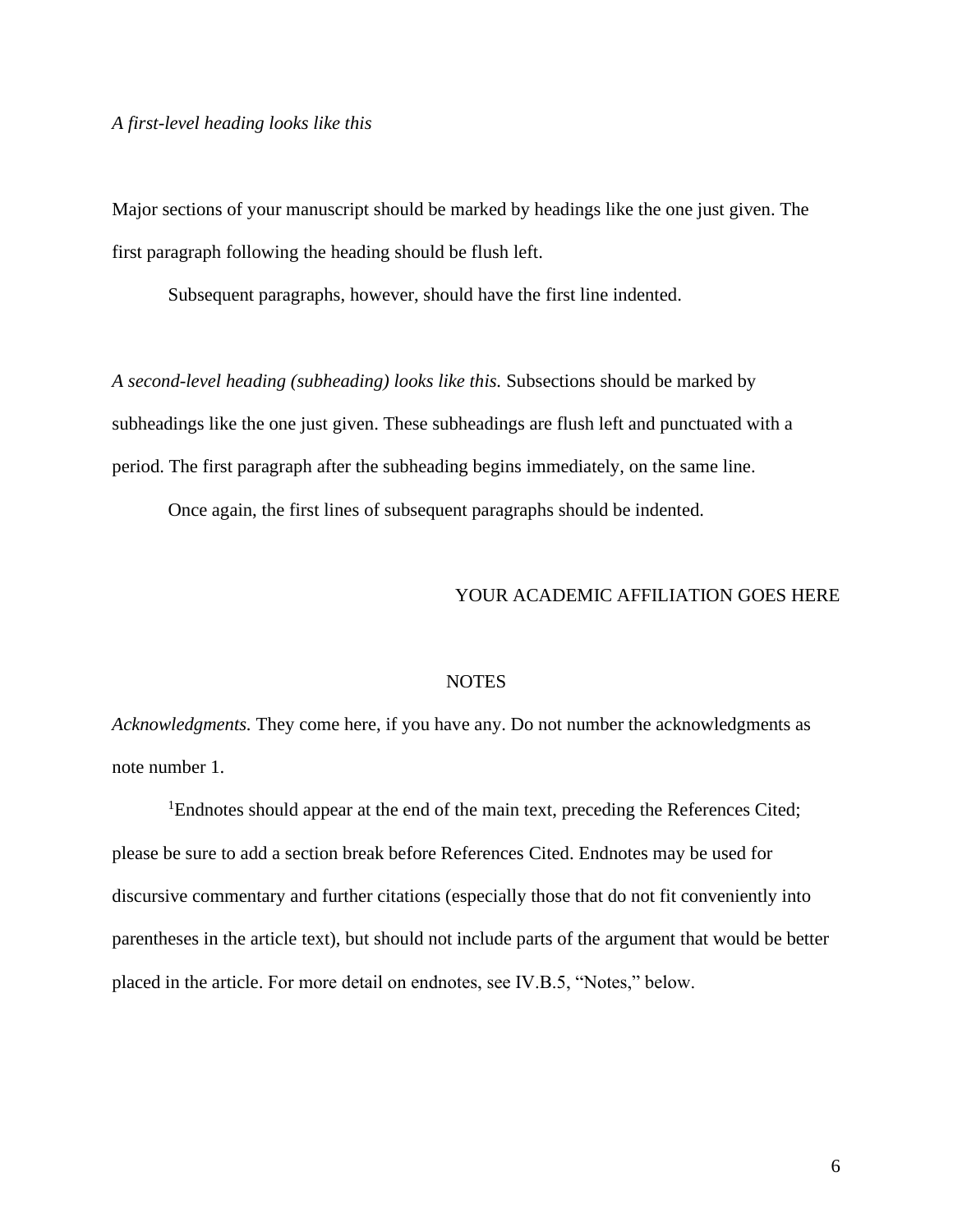#### REFERENCES CITED

- Anagnostou, Yiorgos. 2009. *Contours of White Ethnicity: Popular Ethnography and the Making of Usable Pasts in Greek America*. Athens, OH: Ohio University Press.
- Giannakopoulou, Georgia. 2011. "The Crisis in Modern Athens and the Redefinition of the Past." *Encephalos* 48 (3): 62–68.
- 2013. «Υπό τις 'σκιές των προγόνων'» [Under the "shadows of the ancestors"]. In *Αθηναϊκό Ημερολόγιο 2014* [Athenian Almanac 2014], edited by Stratis G. Philippotis (Στρατής Γ. Φιλιππότης), 159–174. Athens: Philippotes.
- Maddox, Richard. 1997. "Bombs, Bikinis, and the Popes of Rock 'n' Roll: Reflections on Resistance, the Play of Subordinations, and Liberalism in Andalusia and Academia, 1983–1995." In *Culture, Power, Place: Explorations in Critical Anthropology*, edited by Akhil Gupta and James Ferguson, 275–290. Durham, NC: Duke University Press.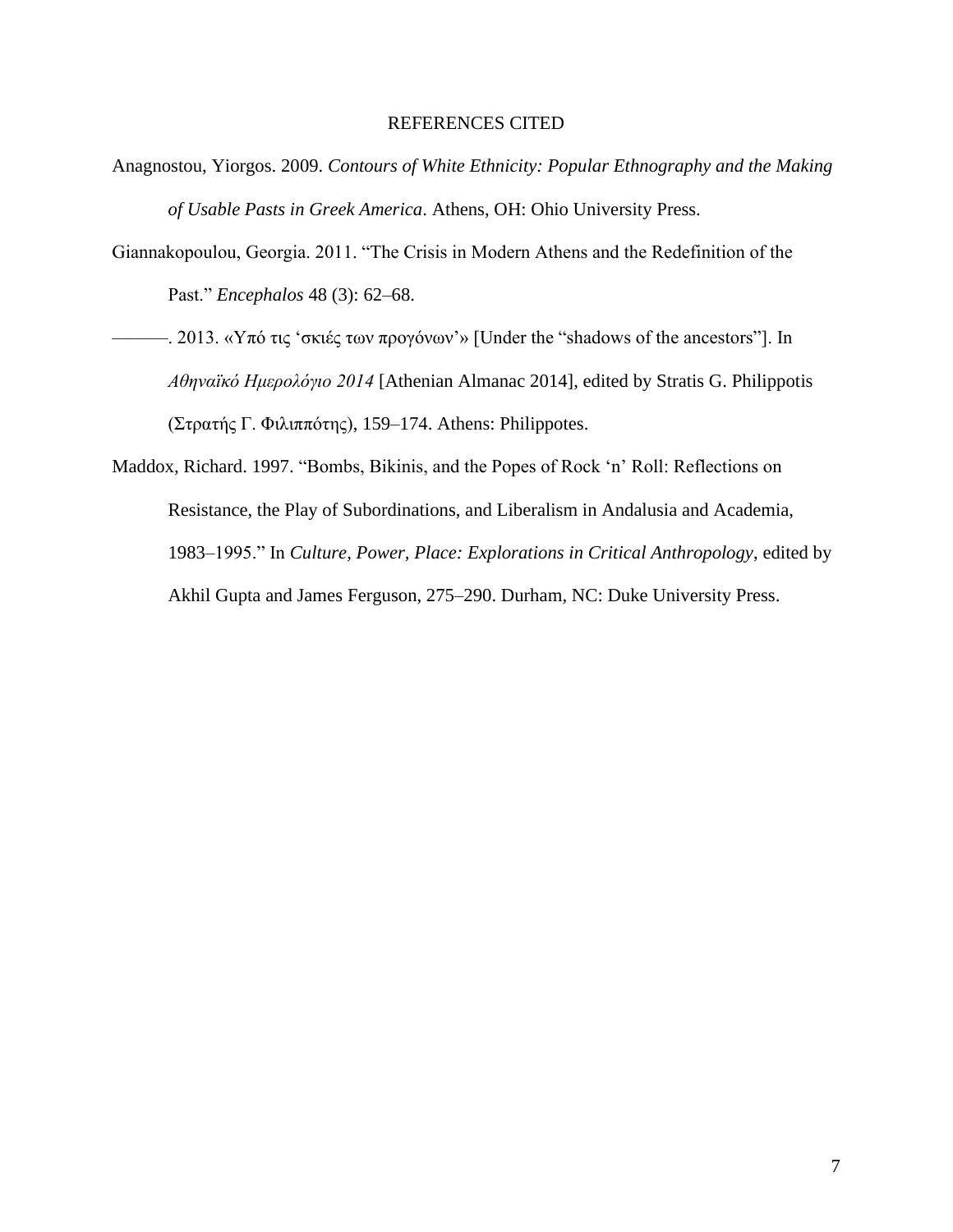## **III. Checklist for Final Submissions**

### **Formatting**

- **□** 12-point font throughout
- **□** Double-spaced throughout
- **□** No additional space before or after paragraphs
- □ No hyperlinks embedded in document (remove links, color, and underlining from URL addresses)
- **□** Oxford (or serial) comma used throughout
- **□** Final commas and periods placed *within* closing quotation marks (American usage)
- **□** En-dashes (–) used for number ranges (OPTION-hyphen for Apple platforms; CTRL-minus for Windows)
- **□** Sequential page numbers at bottom of page

### **Abstract**

**□** Avoid describing what the article does or says (e.g., "This article will argue..."); instead, simply provide a summary of the article's contents

### **Main Body of Article**

**□** All citations correctly formatted

**□** Lists of citations within a single set of parentheses organized either chronologically or alphabetically (this should be consistent throughout the article)

**□** For quotations in English, please use double quotation marks ("") with single quotation marks ('') for quotations within quotations

**□** For quotations in Modern Greek, please use guillemets (« »), with single quotation marks ('') for quotations within quotations

#### **Notes**

- **□** Acknowledgments placed first within Notes but *not* numbered
- **□** All endnote numbers sequential and match references in the main body of the article
- □ Each endnote indented on the first line, otherwise left-justified
- □ No endnotes separator or endnotes continuation separator lines (see IV.B.5, below)
- □ Separated by a section break from References Cited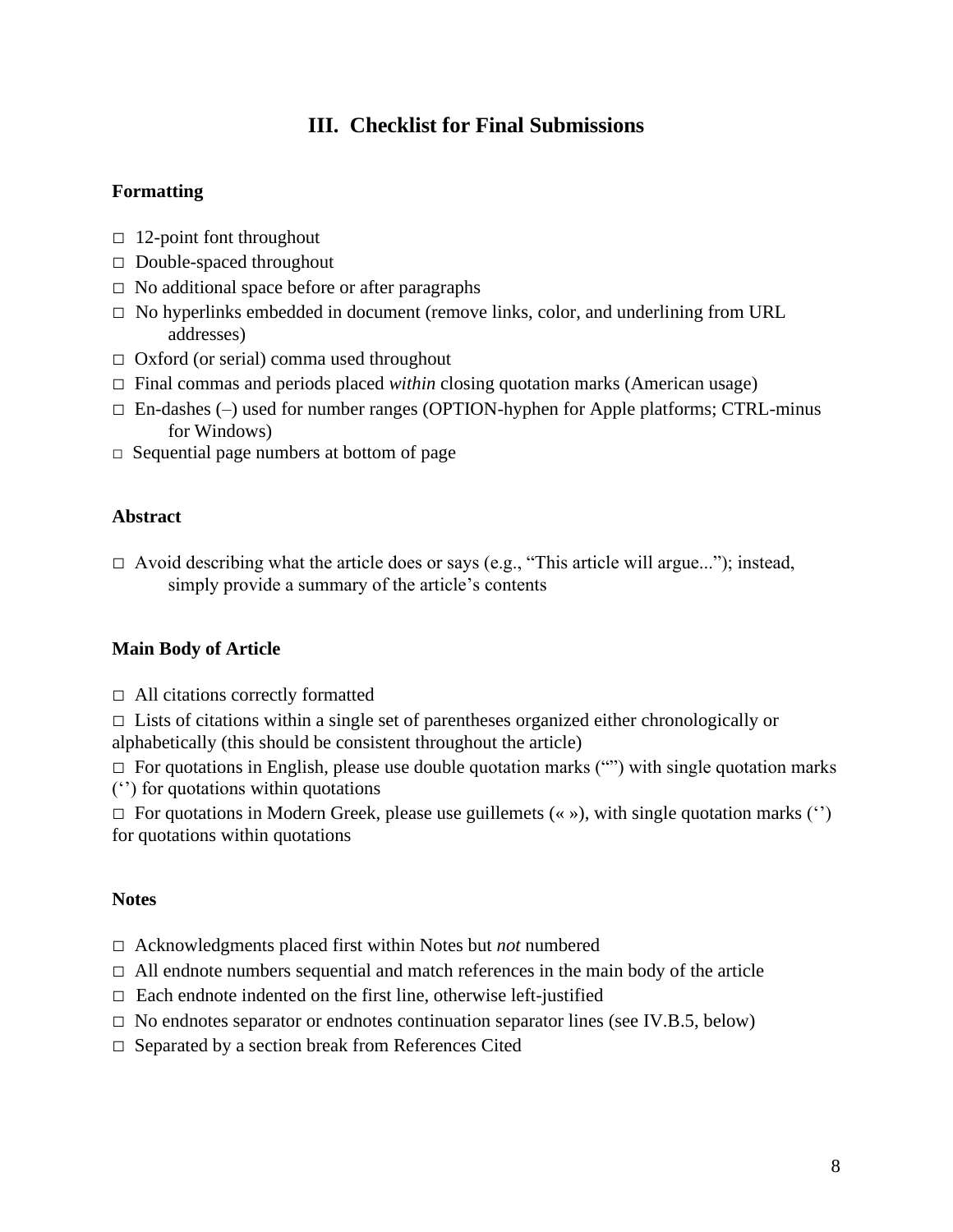### **References Cited**

- **□** Alphabetized according to the Roman alphabet
- □ Complete and accurate information for all entries
- **□** English translations in brackets for *all* non-English titles
- □ Greek authors'/ editors' names given first in English transliteration and then, in parentheses, in the original Greek
- **□** For titles in Modern Greek, please use guillemets (« ») instead of double quotation marks (" "), with single quotation marks (' ') for quotations within the titles
- **□** All non-English-language titles (except newspapers and periodicals) translated in brackets
- **□** For sources consulted online, provide URL (*without* embedded link) or doi (doi preferred, if available). If a URL is given, please also provide the date the URL was accessed
- □ There should be an entry in the References Cited for every citation in the text, and every entry in the References Cited corresponds to at least one citation in the text
- **□** Dates used in References Cited match those used in citations

#### **Book Reviews**

**□** No Notes section should appear in book reviews, but a References Cited section should be provided if the review contains citations for books other than the one under review.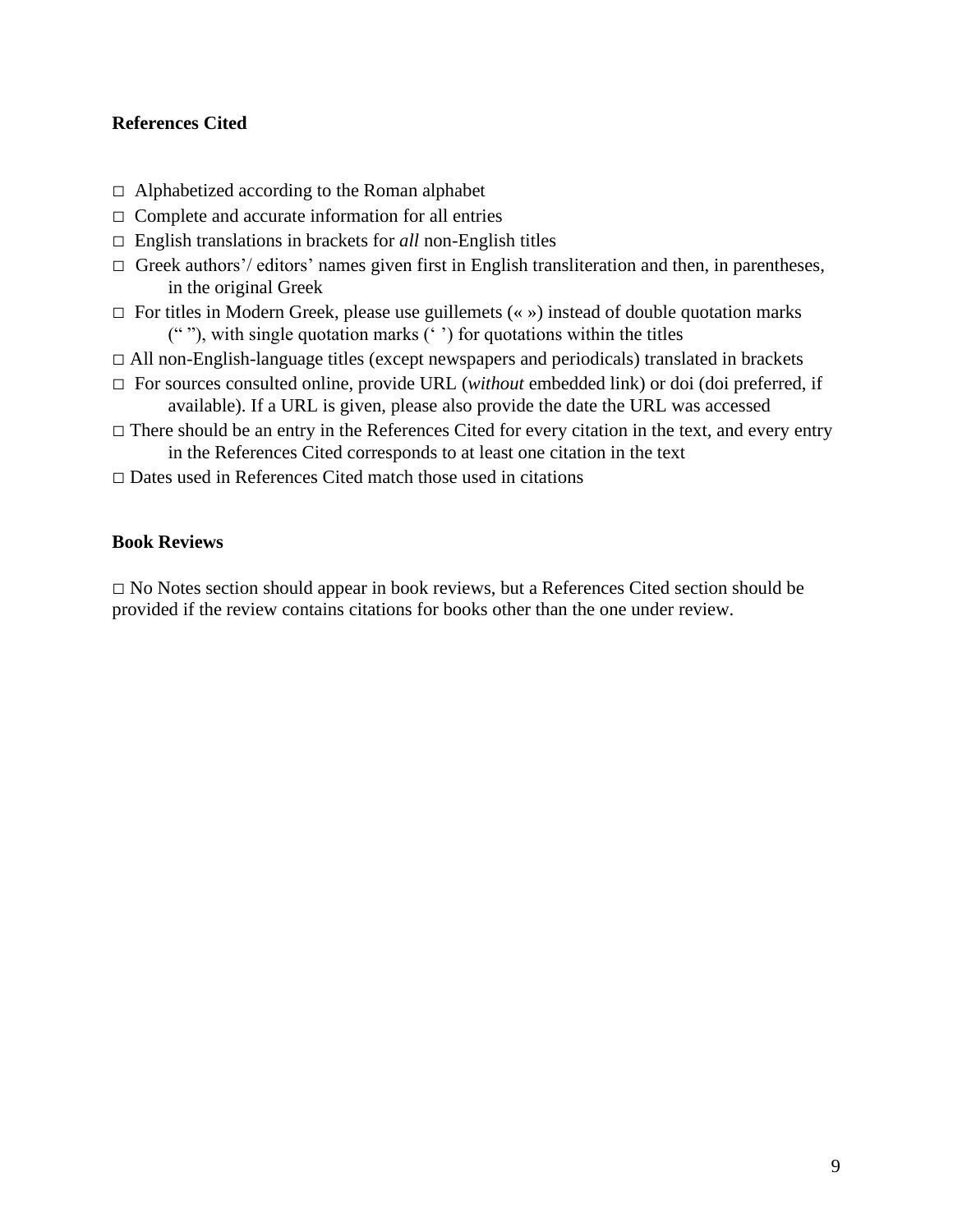### **IV. Detailed Guidelines for Contributors**

**A. Formatting (Spelling, Punctuation, Typography, et sim.)**

**A1. Typography (Italics and Spacing)**

- **A2. Spelling and Abbreviations**
- **A3. Capitalization**
- **A4. Punctuation**
	- **A4a. Hyphenation**
	- **A4b. Dashes**
	- **A4c. Apostrophes (Possessives)**
	- **A4d. Commas**
	- **A4e. Quotation Marks**
	- **A4f. Ellipses**
	- **A4g. Parentheses and Square Brackets**
- **A5. Numbers and Dates**

#### **B. Article Structure**

- **B1. List of Elements**
- **B2. Abstract**
- **B3. Text Proper (Headings and Indentation)**
- **B4. Tables and Figures**
- **B5. Notes**
- **B6. References Cited**

#### **C. Quotations, Citations, and Bibliography**

- **C1. Quotations**
- **C2. Citations**
- **C3. Bibliography (References Cited)**
	- **C3a. Greek Authors and Editors**
	- **C3b. Examples of Proper Formatting**
	- **C3c. Problematic Cases: Primary Sources and Unattributed Material**
	- **C3d. Foreign Languages in the References Cited**

### **D. Greek and Other Foreign Languages**

- **D1. Guidelines for Languages Other Than English**
	- **D1a. General Rules**
	- **D1b. Quotations**
	- **D1c. Translated Titles**
	- **D1d. Proper Nouns**
	- **D1e. Bibliography (References Cited)**

#### **D2. Greek**

- **D2a. Typography**
- **D2b. Rules for Monotonic Greek**
- **D2c. Titles**
- **D2d. Quotations**
- **D2e. Transliteration**
- **D2f. Recurring Words and Phrases**
- **D2g. Proper Nouns**
- **D2h. Bibliography (References Cited)**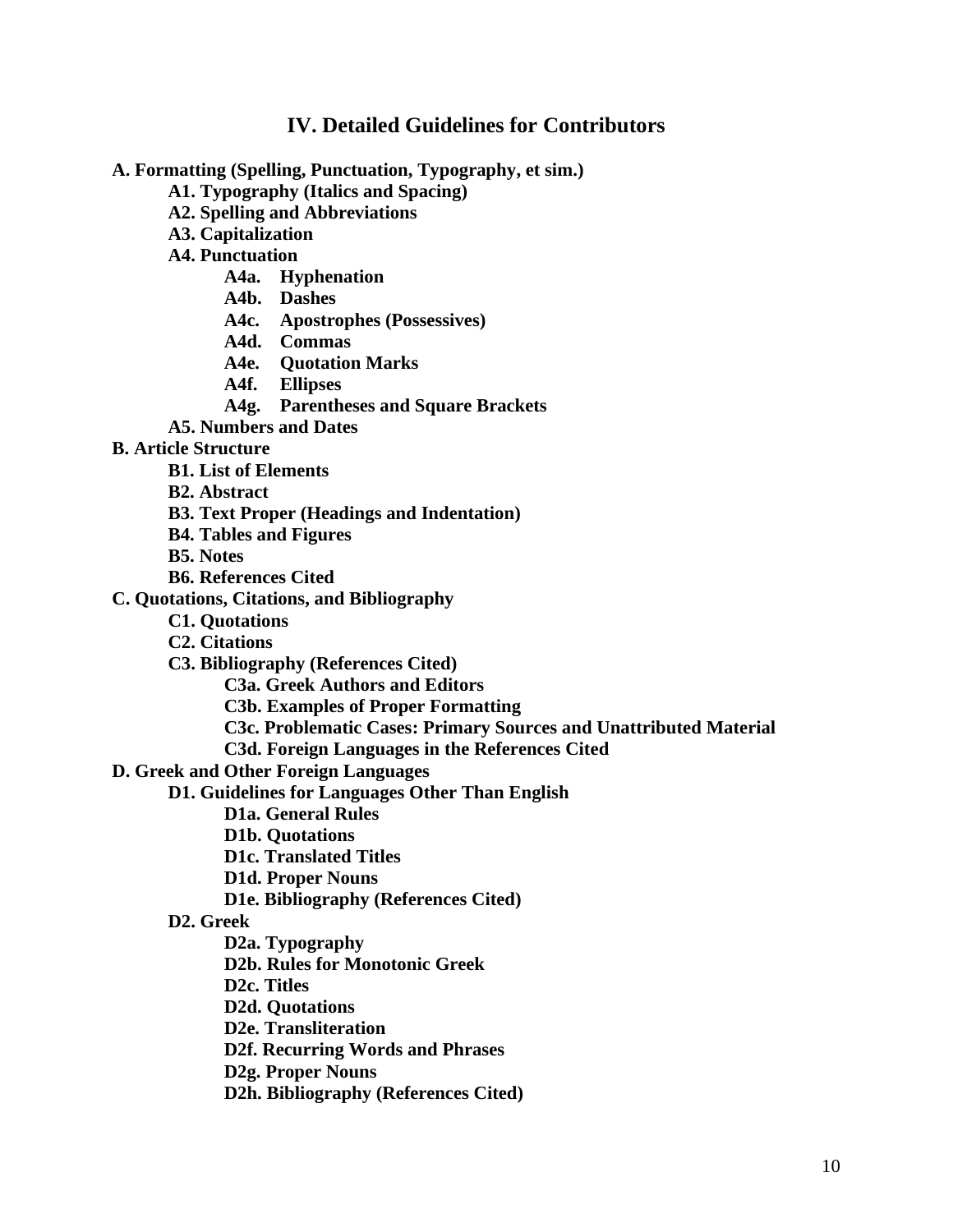### **A. Formatting**

### **A1. Typography (Italics and Spacing)**

12-point Times New Roman font should be used throughout.

**In general, use** *italics* **for emphasis or to otherwise distinguish some parts of the text**. (*Within italics, use* roman *for emphasis or other distinctions*.) Do not use boldface, underlining, or capitalization for emphasis. In some cases, however, it may be desirable to use quotation marks to distinguish particular words and phrases even when these are not quotations (see A4e, "Quotation Marks," below).

**Italicize all isolated foreign words and phrases** (except for proper nouns) not appearing in Merriam-Webster (11th edition), **except for words in Greek or other non-Roman alphabets and/or when the words are part of a quotation**. Italicize such words and phrases ONLY at their first mention in an article; subsequent occurrences should be in roman type.

Italics should also be used for Greek words the first time they are transliterated (e.g., *palikaria*).

Titles of books, periodicals, and films should also appear in italics.

Do not italicize "et al." or similar abbreviations.

Use nonbreaking spaces (keyboard shortcut: CTRL+SHIFT+SPACE) to separate two initial letters in a name, but leave no spaces between three or more initials (e.g., *C. S. Lewis* but *J.R.R. Tolkien*).

### **A2. Spelling and Abbreviations**

**Use American spelling, not British** (except where a British text is being quoted) For example, *honor* (not *honour*), *civilize* (not *civilise*), *traveling* (not *travelling*), *spelled* (not *spelt*), *among* (not *amongst*), etc. You may choose to use *towards* or *toward* but please make sure the usage is consistent throughout the article.

**Outside parentheses, avoid abbreviations whenever possible**. Thus, replace *etc.* with *and so on*; *i.e.* with *that is*, and *e.g.* with *for example*. (Of course, other substitutions are acceptable, according to your judgment.)

### **A3. Capitalization**

Capitalization should be used for proper nouns, but otherwise sparingly. JMGS prefers *the prime minister of Greece*, *the emperor of Byzantium*, etc., but *Prime Minister Venizelos*, *Emperor Constantine*. Capitalize *East*, *West*, *Eastern*, and *Western* in usages such as: *Greece has long been a mediator between East and West and especially between Eastern and Western philosophy*.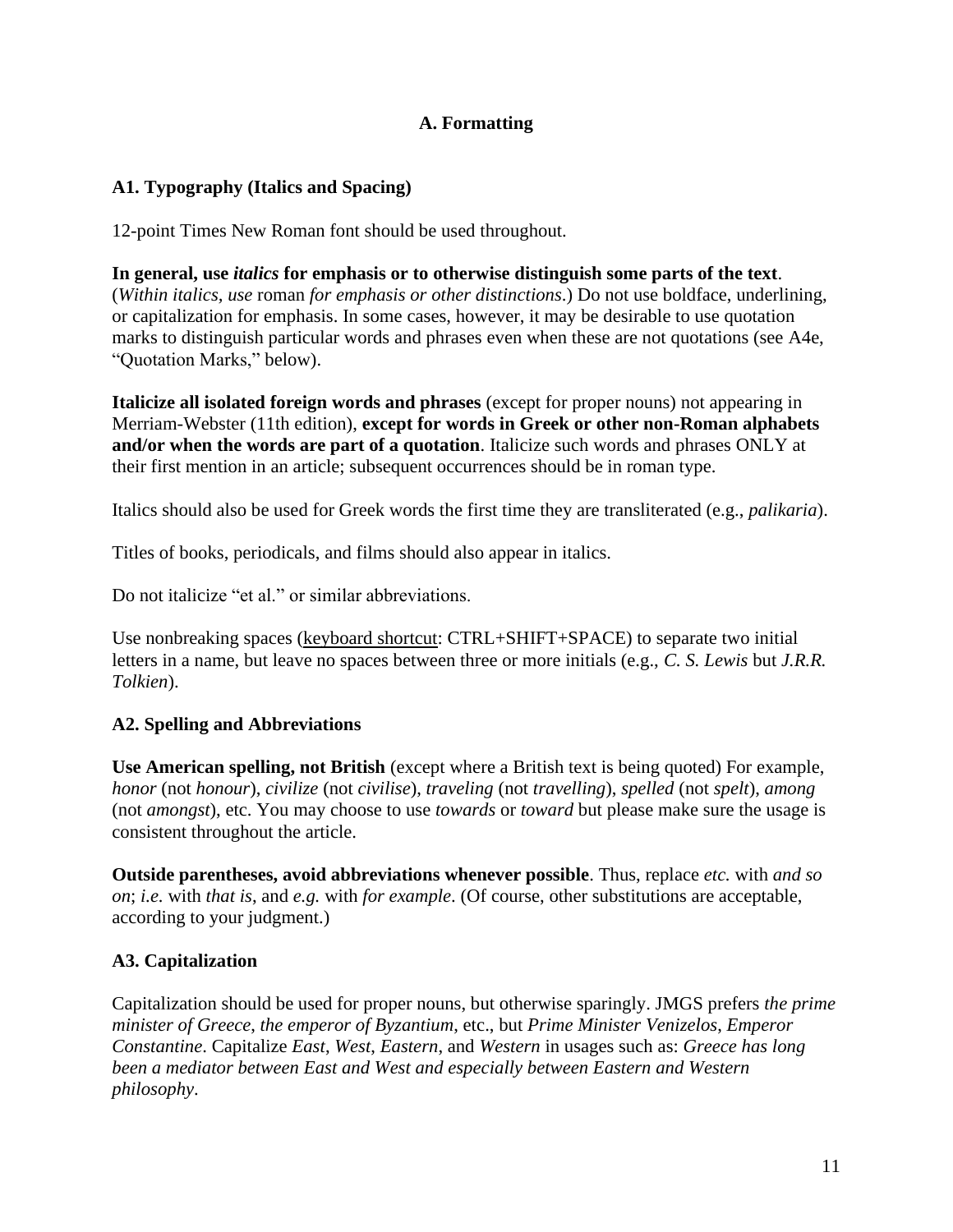Capitalize *Modern Greek Studies*, *Modern Greek Program*, and *Modern Greek Studies Symposium* (contrary to CMS) but do not capitalize *gender studies*, *classical studies*, etc. (following CMS). Do not capitalize the word *modern* when referring to the language *modern Greek* or to *modern Greece* (i.e., the country of Greece as it exists today).

Capitalize *Occidentalize* and *Orientalize* when these refer to a theoretical understanding of a historical process. Always capitalize *Panhellenism*, *Hellenism*, and *Hellenic*. *Neohellenic* and *philhellenic* may or may not be capitalized, but there should be consistency throughout the article.

Capitalize *Other* and *Otherness* when referring to philosophical concepts.

Capitalize *Communist* when it is the name of a party but not as a simple adjective. Do not capitalize it when it is used as a simple adjective. Thus, *the communist poet Michalis* but *Michalis the Communist*). In general, political affiliations not represented by a specific party should be lowercased: *anarchists, independents*. A political party or coalition may be referred to as *the Opposition* (capitalized) but as an adjective the word should be lowercased: *despite opposition protests* (CMS 8.67).

Capitalize *Left* and *Right* when used as nouns for broad political tendencies. Thus: *the radical Left, the extreme Right* but *the left wing, right-wing activists*, etc. The word *far* may be capitalized in the phrases *the Far Left* and *the Far Right* (CMS 8.67) but, once again, these phrases should not be capitalized when used as adjectives: *far-left political sympathies*.

**In titles of English-language works, all principal words should be capitalized** (headline-style capitalization: normally, "principal words" includes all words other than prepositions and articles, except where this produces odd results).

**In other languages, including Greek, capitalize only the first word of titles (and subtitles) and any proper nouns that follow (sentence-style capitalization)** *except* **in the names of newspapers and other periodicals and films and other new media (video games, web sites, etc.).** In these latter cases, all principal words should be capitalized: *Νέα Γράμματα*, *Ημερολόγιο Καταστρώματος*, etc.

### **A4. Punctuation**

### **A4a. Hyphenation**

**In general, compound words in English are not hyphenated** (*online*, not *on-line*). For specific guidance, follow CMS 7.89 or consult the Merriam-Webster Dictionary.

**Prefixes should not be separated by hyphens unless the hyphen is necessary to prevent visual or conceptual confusion**: e..g, *prewar*, *preeminent*, and *coauthor*, but *anti-intellectual* and *co-editor* (to avoid visual confusion) as well as *re-cover* and *re-creation* (if these are to be distinguished from *recover* and *recreation*).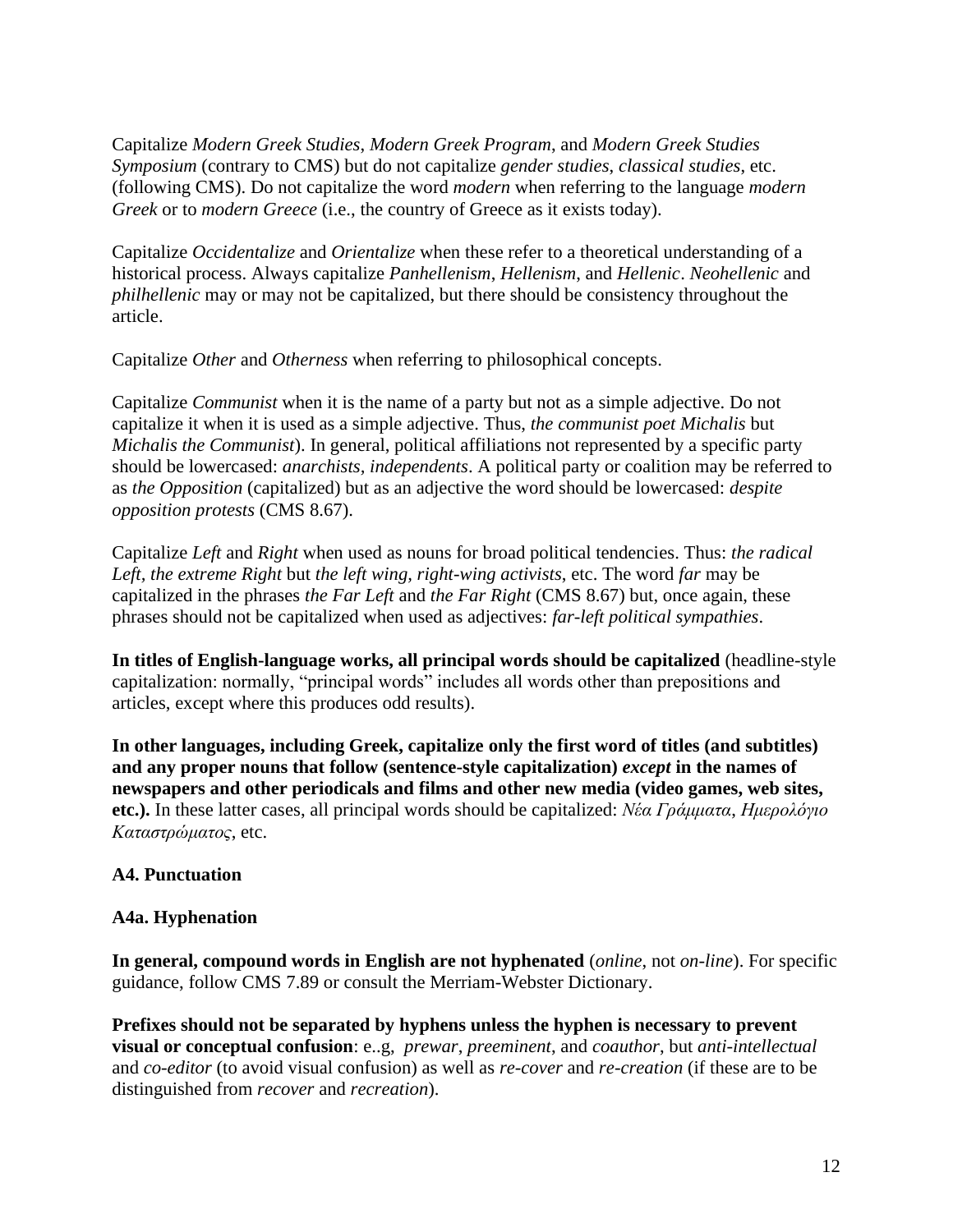**Hyphenate most two-word attributive adjectives unless the attributive adjective is also a commonly used noun**. Thus, *star-spangled banner*, *low-rent district*, and *much-needed advice* but *middle class values*, *word processor files*, and *street corner conversations.* The same applies to attributive adjectives of more than two words.

**Never use a hyphen in a compound adjective formed with an adverb ending in -ly.** For example, do not hyphenate the first two words in *largely irrelevant study* or *previously issued directives*.

**Never hyphenate adjectives derived from foreign phrases unless the term is hyphenated in the original language**: e.g., *petit bourgeois sensibility* but *soi-disant rebel*.

**Never hyphenate Greek words whether they are transliterated or in Greek type**. The rules for Greek hyphenation are different from those for English, which means that the compositor is likely to hyphenate Greek words incorrectly.

### **A4b. Dashes**

Use an en-dash ( $-$ ; as wide as an "en") for number ranges including page ranges, date **ranges, score ranges, etc.** (Keyboard shortcuts: Apple users hold OPTION and type a hyphen; Windows users with a keyboard that includes a number pad hold CTRL and type a minus sign.)

Use an em-dash ( $-$ ; as wide as an "em") as a stand-in for a commas or parenthesis or to **otherwise to separate part of a sentence.** No space precedes or follows an em-dash. For example: *The twenty-first century—young as it is—has been witness to several important technological innovations.* (Keyboard shortcuts: Apple users type a hyphen while holding SHIFT and OPTION; Windows users with a keyboard that includes a number pad type a minus sign while holding CTRL and SHIFT.)

#### **A4c. Apostrophes (Possessives)**

Singular possessives are normally indicated by *'s* (*Jones's shoes*), plural possessives by the apostrophe only (*the boys' shoes*).

Contrary to CMS, JMGS follows the traditional exception to the foregoing rule for classical proper names of two or more syllables that end in an *-eez* sound. Such names form the possessive with the apostrophe only since usually no additional *s* sound is added when these names are said aloud in English: *Euripides' tragedies*, *Xerxes' armies*. (Note that this rule generally does NOT apply to modern Greek names: *Voulpiotis's business dealings, Seferis's poetry*.)

An *s* after the apostrophe may also be dropped in other possessives where only one *s* is pronounced—for example, in the case of French names (and other words) that end with a silent *s*: *Descartes' three dreams*, *the marquis' mother*, *Albert Camus' novels*.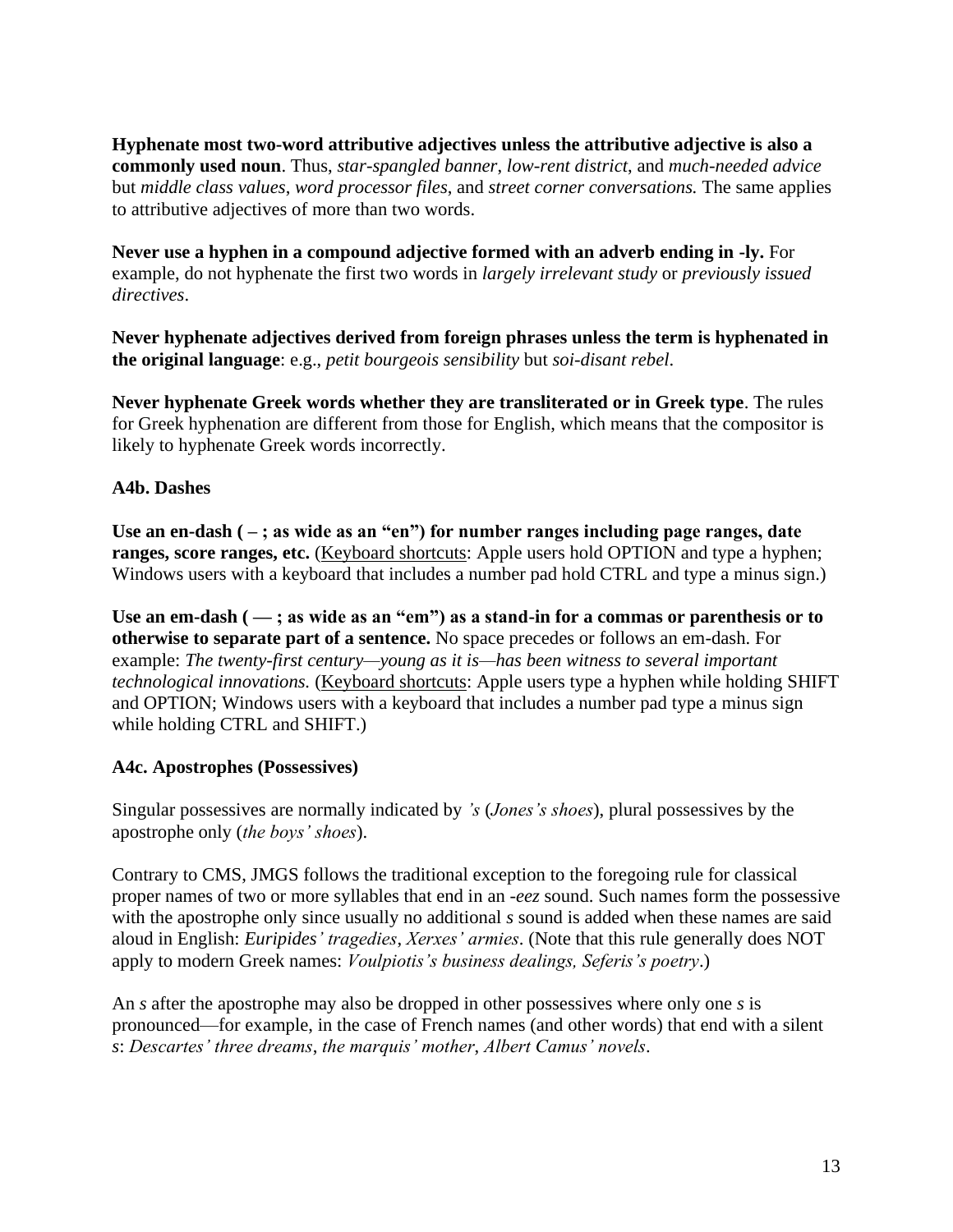When the singular form of a noun ending in *-s* is the same as the plural (i.e., the plural is uninflected), the possessives of both are formed by the addition of an apostrophe only. If ambiguity threatens, use a phrase involving *of* to avoid the possessive.

politics' true meaning economics' forerunners this species' first record (*or, better,* the first record of this species)

The same rule applies when the last element in the name of a place, organization, or publication is a plural form ending in *-s* (even though the entity as a whole is singular).

the United States' role in international law Athens' subway system the National Academy of Sciences' new policy

For the use of apostrophes in the names of decades, see "Numbers and Dates," below.

#### **A4d. Commas**

JMGS uses the Oxford or serial comma—in other words, a comma appears before *all* elements in a series: *klephts, armatoli, and bandits* as opposed to *klephts, armatoli and bandits*.

No commas should be placed around *Jr.* at the end of a name: *Robert Downey Jr.*

See "Numbers and Dates," below, for the use of commas within numerals.

#### **A4e. Quotation Marks**

**JMGS uses American-style quotation marks, with double quotation marks (" ") used everywhere except for quotation marks within quotation marks, when single quotation marks are used (' '). BUT: Guillemets (« ») are used for Greek quotations (and some titles), with single quotation marks (' ') used internally.**

JMGS discourages the use of apologetic or scare quotation marks which indicate a term used in a nonstandard or ironic or other special sense. CMS prefers using *so-called* before the term in question. Note that *so-called* and quotation marks are never used together to mark special usage of the same word.

When a word or term is used only as a signifier and not to refer to something outside itself, it is normally either italicized or enclosed in quotation marks. Proper nouns used only as signifiers, on the other hand, are usually set in roman without quotation marks.

What is meant by *neurobotics*? The term "critical mass" is more often used metaphorically than literally. In September 1776, the name United States formally replaced United Colonies as the designation for the new nation.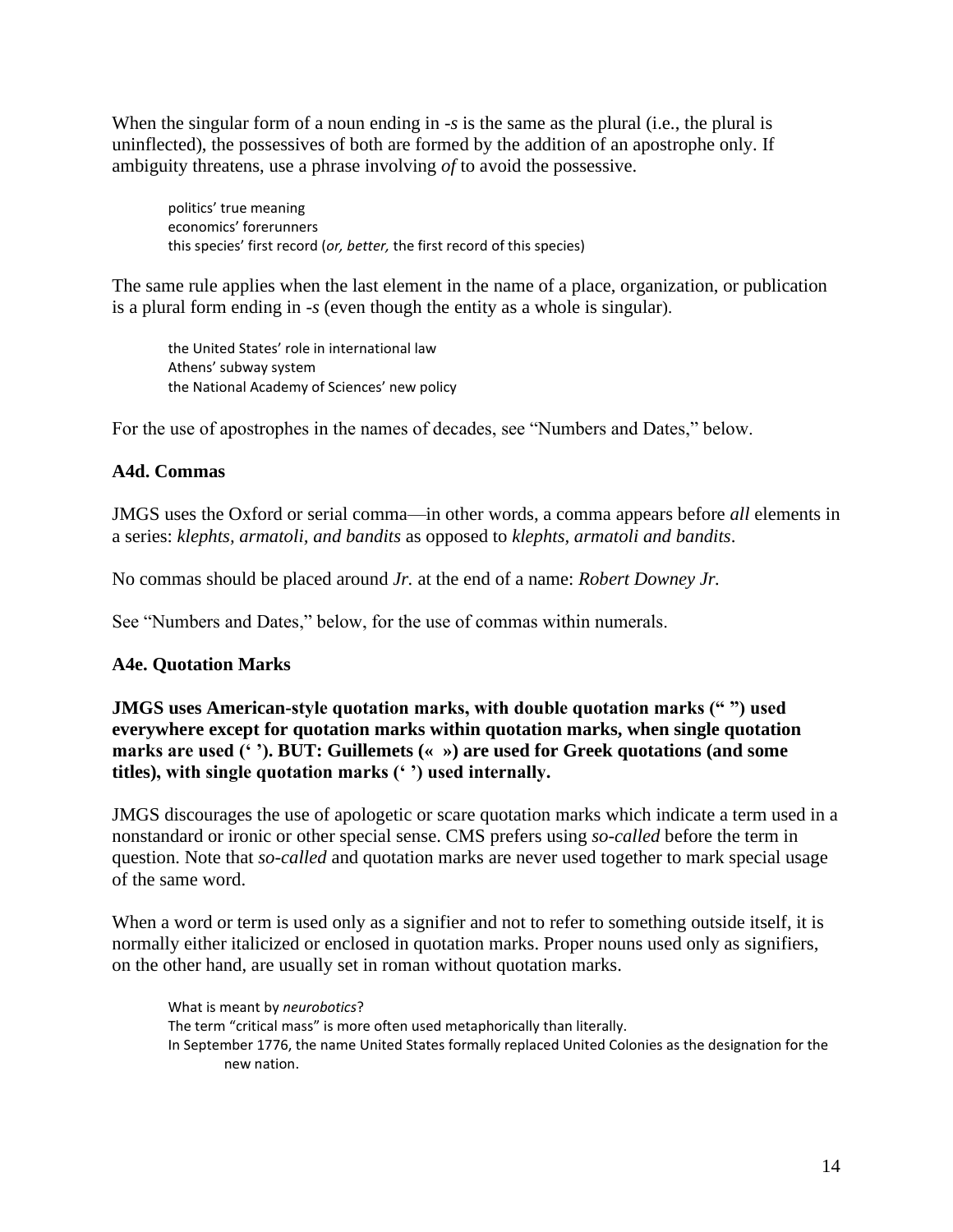Although italics are the traditional choice for words used in a non-referential sense, quotation marks may be more appropriate in certain contexts. In the first example below, italics set off the foreign terms, and quotation marks are used for the English. In the second example, quotation marks help to convey the idea of speech.

The Spanish verbs *ser* and *estar* are both rendered by "to be." Many people say "I" even when "me" would be more correct.

For further rules concerning the use of quotation marks in quotations and titles of works, see the appropriate sections in IV.C, "Quotations, Citations, and Bibliography," below.

#### **A4f. Ellipses**

**Use ellipses—three dots separated by nonbreaking spaces ( . . . ) to indicate omitted text within quotations**. (The keyboard shortcut for a nonbreaking space is CTRL-SHIFT-SPACE.) **If a period appears somewhere in the omitted text, use four dots separated by nonbreaking spaces ( . . . . ).** Do not place brackets around ellipses.

**The first word after an ellipsis is capitalized if, grammatically, it begins a new sentence, even if it was not capitalized (and did not begin a new sentence) in the original text. Do not use an ellipsis before the first word of a quotation, even if the beginning of the original has been omitted.**

What follows is a passage from Emerson's essay "Politics" and an abridgment of that passage using ellipses. The original:

The spirit of our American radicalism is destructive and aimless: it is not loving; it has no ulterior and divine ends; but is destructive only out of hatred and selfishness. On the other side, the conservative party, composed of the most moderate, able, and cultivated part of the population, is timid, and merely defensive of property. It vindicates no right, it aspires to no real good, it brands no crime, it proposes no generous policy, it does not build, nor write, nor cherish the arts, nor foster religion, nor establish schools, nor encourage science, nor emancipate the slave, nor befriend the poor, or the Indian, or the immigrant. From neither party, when in power, has the world any benefit to expect in science, art, or humanity, at all commensurate with the resources of the nation.

The abridgment:

The spirit of our American radicalism is destructive and aimless . . . . On the other side, the conservative party . . . is timid, and merely defensive of property . . . . It does not build, nor write, nor cherish the arts, nor foster religion, nor establish schools.

Another use for ellipses is to indicate that a sentence within a quotation trails off, unfinished. This type of terminal ellipsis always consists of three dots, rather than four, with no spaces between them and no space between the last dot and the closing quotation marks, if any: *"We thought the doors were locked, but as it turned out..."*

#### **A4g. Parentheses and Square Brackets**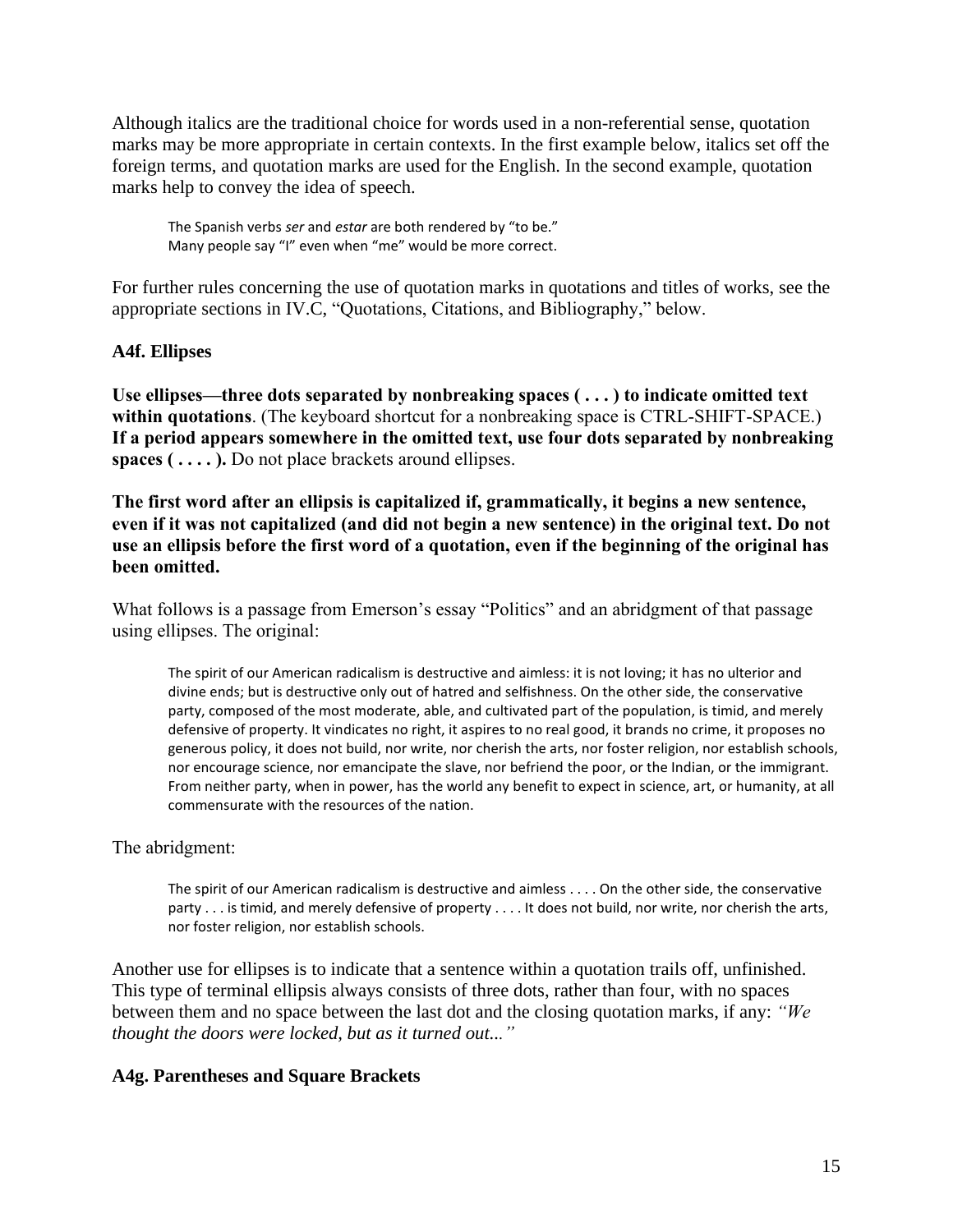In the text of articles, translations of foreign-language titles should be in parentheses. In the Notes and References Cited sections of articles, and also in the headings for book reviews, such translations should be in square brackets.

### **A5. Numbers and Dates**

**Spell out the numbers one through ten**. Use numerals for these numbers if they are part of an enumeration that contains a number larger than ten—e.g., *67 infants, 14 children, and 5 adults* or if they appear in a mathematical or statistical expression such as *a frequency of 1 in 18*.

**For numbers larger than ten, CMS prefers approximate numbers to be spelled out**, as in *about sixty people* or *not more than two hundred years ago*. But where approximate and exact numbers appear together and refer to the same things, all numbers should be expressed in numerals.

According to the port records, 33 ships arrived in June, more than 40 in July, and approximately 50 in May.

**At the beginning of a sentence, any number that would ordinarily be expressed with numerals is spelled out instead regardless of any inconsistency that this may create**. If this seems undesirable, the sentence should be recast so that it does not begin with a number. For instance, a sentence beginning *500 migrants arrived on Greece's shores last month...* should be changed to *Five hundred migrants arrived…* or recast as *Last month, 500 migrants arrived…*

**Do not drop digits in inclusive number ranges**: *pages 174–177*, not *pages 174–77*. Similarly, when a span of years is given, retain all digits even if the beginning and ending years fall within a single century: *1955–1962*. Note that this is contrary to CMS.

Except for years and page numbers, use a comma after the thousands digit in four-digit numbers: *4,123*.

Use numerals and the percent symbol for percentages: *23%*.

### **Dates**

Outside quotations, always use the date style *1 January 1996* (not only in the text proper and endnotes but also in the References Cited). Exceptions should be made in such phrases as *4th of August Regime* or *Anthem of the 21st of April*.

Do not use apostrophes in the names of decades unless part of the name of the decade has been omitted. Do not spell out the names of decades. Thus *the 1940s* or *the '40s* but not *the 1940's* or *the forties*.

Do spell out the names of centuries: *twentieth century* (noun) and *twentieth-century* (adjective).

### **B. Article Structure**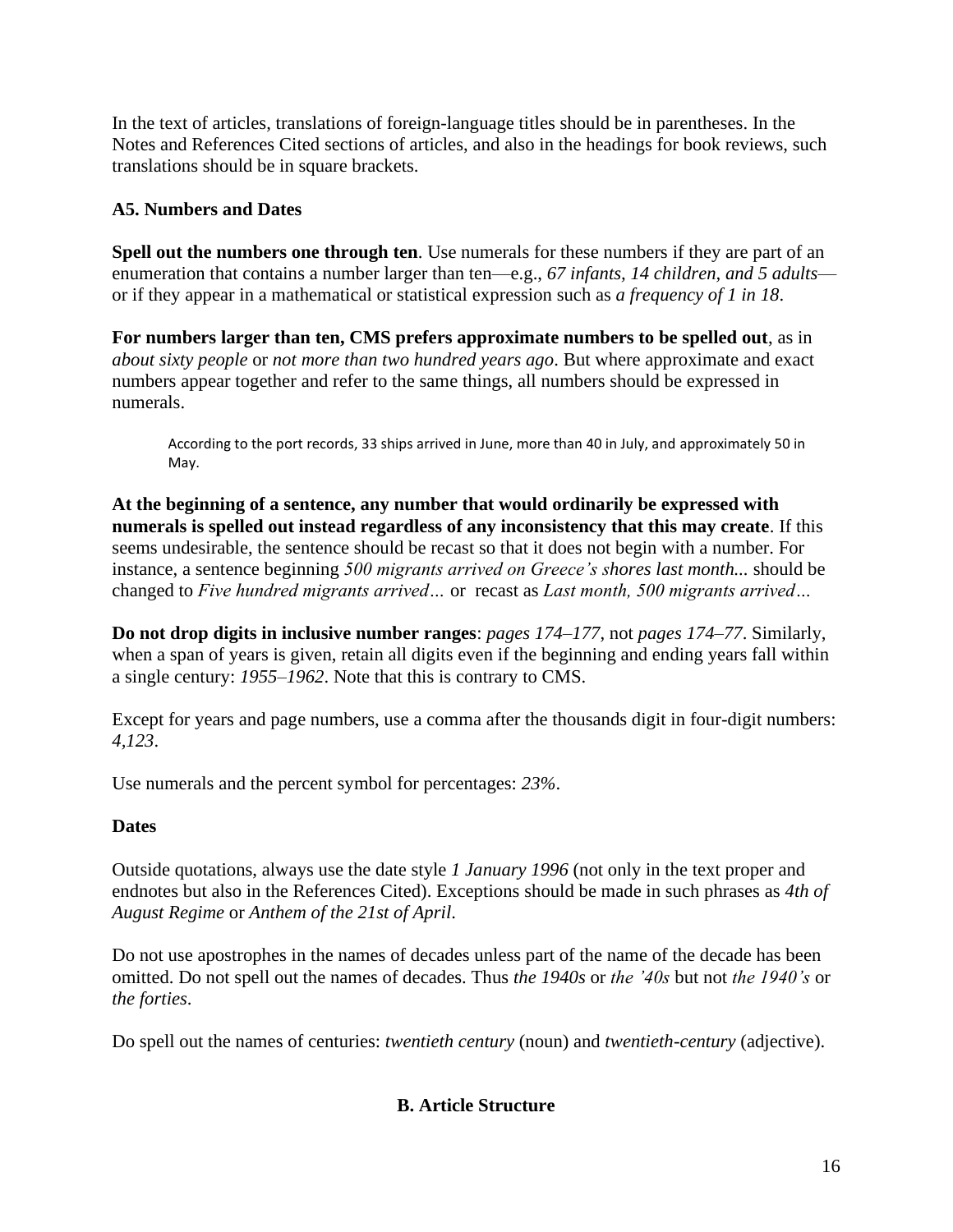#### **B1. List of Elements**

(see also Section II, above)

**Title of Article** (boldface, headline style capitalization, centered) *Author Name* (in italics and centered immediately below title)

Abstract (heading with initial capitalization only, centered, with line spaces before and after)

- The abstract itself is in italics and indented on both sides (see B2., "Abstract," below) *First-level headings* (italics, sentence-style capitalization, placed on their own line, flush left, no period, line spaces before and after)
- *Second-level headings* (italics, sentence-style capitalization, preceding line space, flush left, ending with a period and with text immediately following on the same line)

ACADEMIC AFFILIATION follows the text after a line space, flush right, all caps NOTES (heading in all caps, centered, with preceding but no following line space)

- *Acknowledgments* (heading italicized and ending with a period, with text immediately following on the same line) appear as the first items in the NOTES section, to be followed by the numbered endnotes.
- REFERENCES CITED (heading in all caps, centered, with preceding but no following line space) Subsections (if any) have headings with all caps, left justified, with line spaces preceding but not following.

### **B2. Abstract**

JMGS requires that an italicized abstract of about 150 words should precede each article. The abstract should come after the title and under a centered heading (see Section II or III.B1, "List of Elements," above. **The abstract should** *summarize* **the article's contents, not** *describe* **them. Please avoid all self-referential language like "This article argues..." or "We adopt this theoretical framework in order to..."** Instead, simply state the argument or justification for a particular theoretical approach.

If you are unfamiliar with writing abstracts, a good way to prepare your abstract is to read over your article, making brief notes of its major points as you encounter them. Then, using only these notes, write a rough draft of the abstract without referring to your article (unless you need to verify some fact). Finally, count the number of words in the rough draft and prepare a corrected version by making any alterations needed to clarify the abstract's logic, remove excess material, and reduce the abstract with roughly 150 words.

### **B3. Text Proper (Headings and Indentation)**

JMGS does not use numbered sections to organize the text of an article, but we encourage authors to use headings and subheadings. A first-level heading follows a skipped line, is italicized, uses sentence style capitalization (i.e., only the first word and any subsequent proper nouns are capitalized), has no punctuation at the end, and is followed by another skipped line. The following text begins flush left (i.e., without paragraph indentation), but all subsequent paragraphs are indented.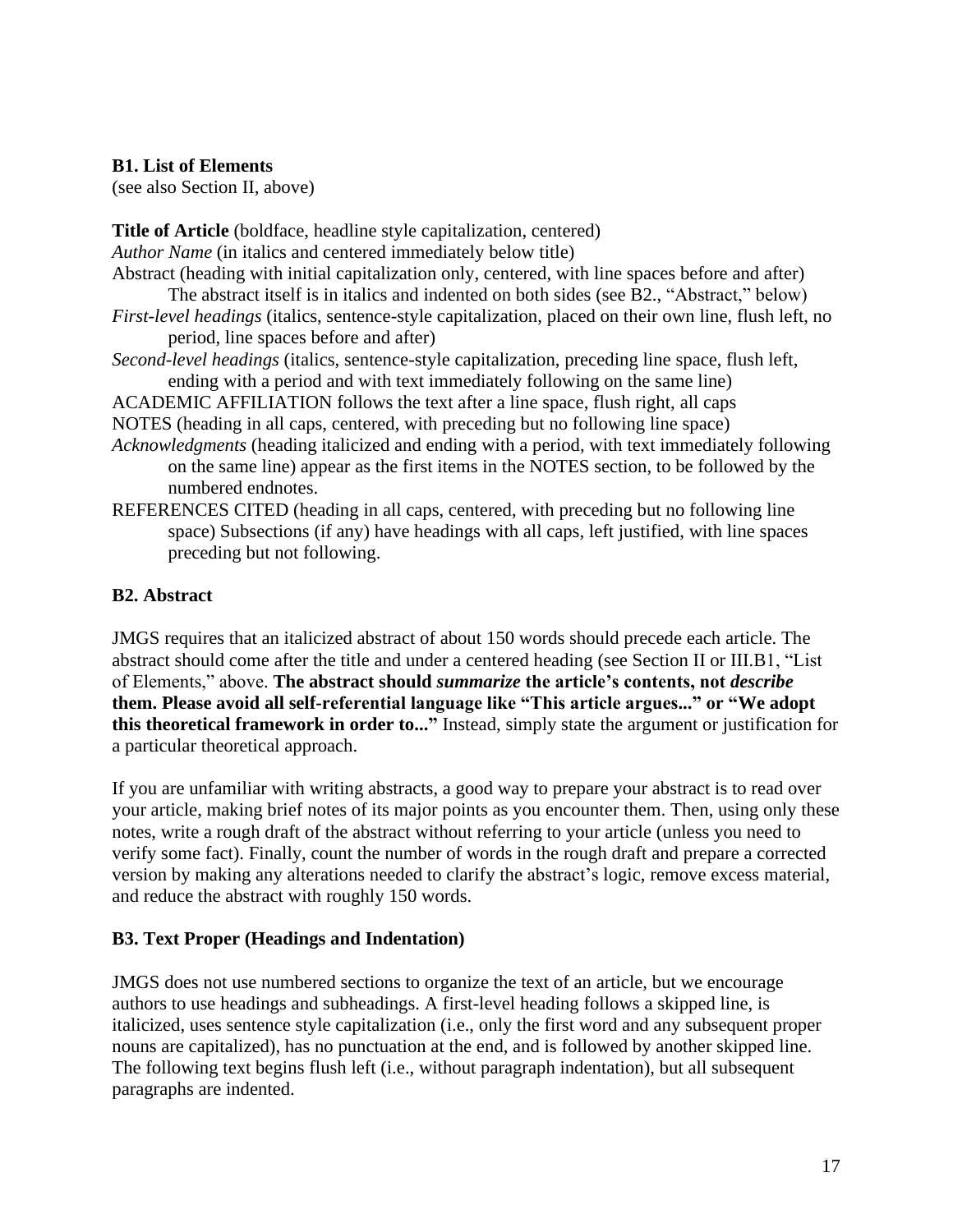#### *A first-level heading looks like this*

The text that follows begins like this, after a skipped line, and flush left.

A second-level heading (subheading) has the same capitalization and formatting as a first-level heading but ends with a period. The following text begins immediately after the period. All subsequent paragraphs are indented.

*A second-level heading (subheading) looks like this*. The following text begins immediately after the subheading.

Usually, an "Introduction" heading is superfluous, since whatever comes at the beginning your article (before the first first-level heading) will constitute the introduction.

### **B4. Tables and Figures**

Tables should be numbered consecutively with Arabic numerals, e.g., "Table 1," "Table 2," and so forth. Descriptions and citations for tables should appear in the caption for each table.

Images such as drawings, charts, maps, diagrams, photographs, etc. are called figures and should be numbered consecutively with Arabic numerals: "Figure 1," "Figure 2," etc. Descriptions and citations for figures should appear in the caption for each figure.

Figures should be submitted separately from the text of the article, ideally as labeled digital images (e.g., "Figure 1.jpg"), and the captions for those figures should be submitted in a separate Word document. Placement of the figures within the text should be indicated by bracketed references (e.g. "[TABLE 1]") separated by line spacing from the surrounding material.

### **B5. Notes**

Notes present material that cannot be conveniently presented in the text itself but that will nevertheless be helpful to the reader. JMGS uses endnotes, not footnotes. Since JMGS also requires parenthetical citations within the text, the endnotes should not be employed to cite a reference unless some additional explanation or discussion is included or unless a parenthetical in-text citation would be unwieldy (as is the case with some primary sources, particularly archival material and unattributed newspaper articles).

Notes come at the end of the text proper, just after the author's academic affiliation. Begin your section of notes with the title NOTES capitalized and centered. The notes themselves should each start with a superscript number corresponding to the same superscript number in the text itself, followed by a space. Each note should be indented to form a new paragraph and should be typed double-spaced. All notes should be formatted as MS Word endnotes. Endnotes can be created in Word by using References-Insert Endnote After the last endnote, a section break should precede the References Cited (bibliography).

**Please do not include an endnotes separator line (or endnotes continuation separator lines) in the document.** If an endnotes separator line appears in your document (often it will be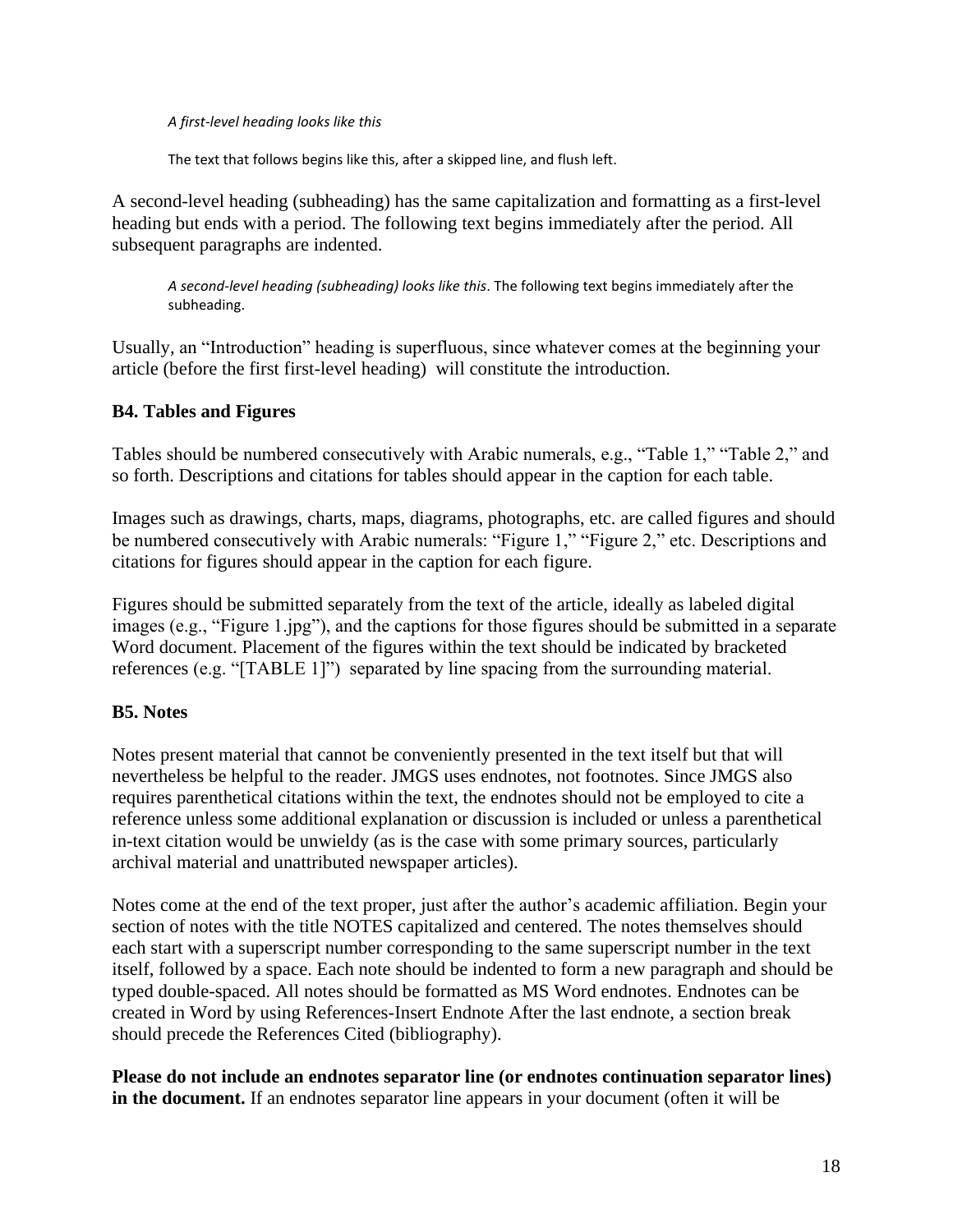repeated at the top of a series of pages) you can remove it in Word by going into Draft View and then selecting Show Notes in the References tab; then, in the Endnotes pane, select Endnotes Separator and Endnotes Continuation Separator, deleting the lines that appear there.

No notes should be included in book reviews.

If you wish to include acknowledgments, make them the first paragraph of the Notes, starting with the word Acknowledgments italicized and followed by a period. The acknowledgments are *not* numbered as note number 1. It is customary to thank the anonymous reviewers of your article.

## **B6. References Cited**

The final section of the article is the References Cited, which provides full bibliographic information for citations listed only by author and date in the text and endnotes. Entries in the references cited should be alphabetized according to the *Roman* alphabet. There should be an entry in the References Cited corresponding to every author-date citation in the text and endnotes, and no entries should appear in the References Cited without the existence of at least one corresponding citation. The names and dates used for citations in the text and Notes should match those in the References Cited.

See IV.C3, "Bibliography," below for details on formatting of individual entries and the References Cited section in general.

## **C. Quotations, Citations, and Bibliography**

## **C1. Quotations**

**Use American-style double quotation marks (" ") for quotations from languages other than Greek, with single quotation marks (' ') used only for quotations within quotations. For Greek, use guillemets (« ») for quotations, with single quotation marks (' ') for quotations within quotations**.

**Place all commas and periods inside the concluding quotation marks** (e.g., *"eternity," "time."*).

**Quotations over four or five typed lines in length should be set as an indented block quote**, separated above and below by line spaces. Like the rest of the text, block quotes should be typed double-spaced. Block quotes should not have quotation marks. Text after a block quotation is flush left if it continues the previous paragraph, indented if it begins a new paragraph.

**Text in square brackets may be inserted to clarify or replace some part of a quotation. For other aspects of omitted text within quotations, and for capitalization within quotations with omitted text, see IV.A4f, "Ellipses," above.**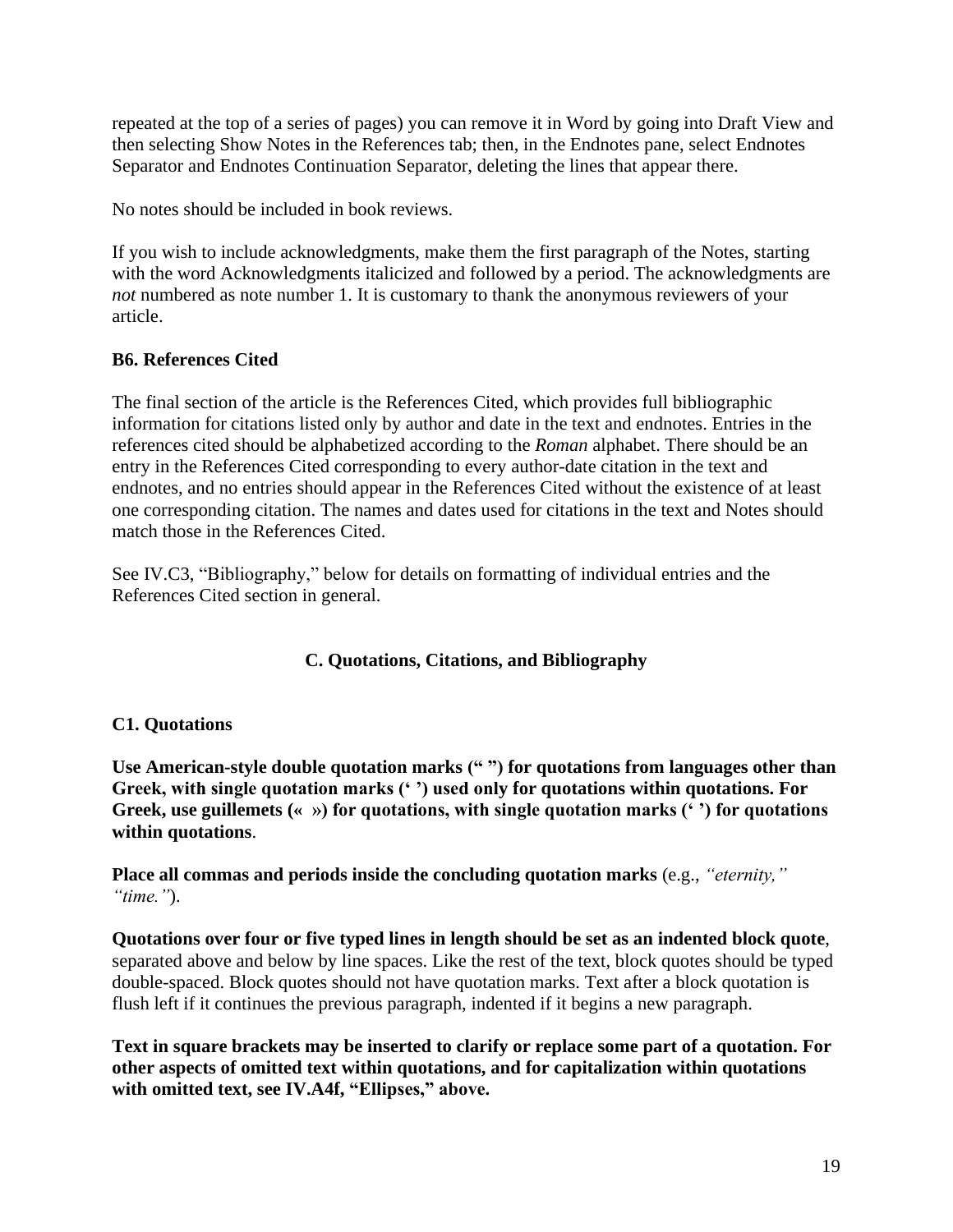If quoted text contains an error in spelling, grammar, usage, or content, *sic* may be inserted in square brackets immediately after the error. This device should be used only where it is important to call attention to the error, or where readers might otherwise assume the mistake is in the transcription rather than the original. In general, it is preferable to gloss over errors through paraphrase or by correcting the quoted text with replacements or supplements in square brackets.

**Except for modifications explicitly authorized by this style guide—replacement of text by ellipses, appropriate changes in capitalization, and the replacement or supplementing of material through additions in square brackets—text should be quoted as it appears in the original publication. Do** *not* **change quoted text to meet JMGS or CMS specifications**.

**If italics appear within a quotation,** it is often best to note whether or not the emphasis is part of the original quotation or whether it has been inserted by the author of the article in which the quotation appears. This can be done in parentheses immediately after the quotation, often along with the citation for the quoted text:

Walters contended that Hellenism is best characterized as "a *European* phenomenon" (1997, 145; emphasis mine). This is what Karavidis (2018, 12) has called "the *regressive* tendency in twenty-first century thought" (emphasis in the original).

#### **Quotations from Poetry**

**When two or more lines of poetry are run into the text (as opposed to being presented as a block quote), the lines are separated by a slash**, with one space on either side (CMS 13.29).

Andrew Marvell's praise of John Milton, "Thou has not missed one thought that could be fit, / And all that was improper does omit" ("On Paradise Lost"), might well serve as our motto.

Two slashes are used to separate stanzas, but **a poetic quotation that spans more than one stanza should be presented as a block quotation if at all possible** (for details of formatting, see CMS 2.20 and 13.25–27). **In this case, the word VERSE should appear in the left-hand margin to instruct the typesetter to print the text line-by-line.**

### **C2. Citations**

**Author-date citations should appear in parentheses, with page numbers provided after a comma when appropriate**. Page numbers should always be provided when a direct quotation from the work is used. If an entire work is devoted to a topic, no page numbers need be given. When more than one citation appears within the same set of parentheses, the citations should be separated by semicolons. The order of these citations may be either chronological or alphabetical, but the same rule should be followed consistently throughout the article.

Recent literature has examined long-run price drifts following initial public offerings (Ritter 1991; Loughran and Ritter 1995), stock splits (Ikenberry, Rankine, and Stice 1996), seasoned equity offerings (Loughran and Ritter 1995), and equity repurchases (Ikenberry, Lakonishok, and Vermaelen 1995).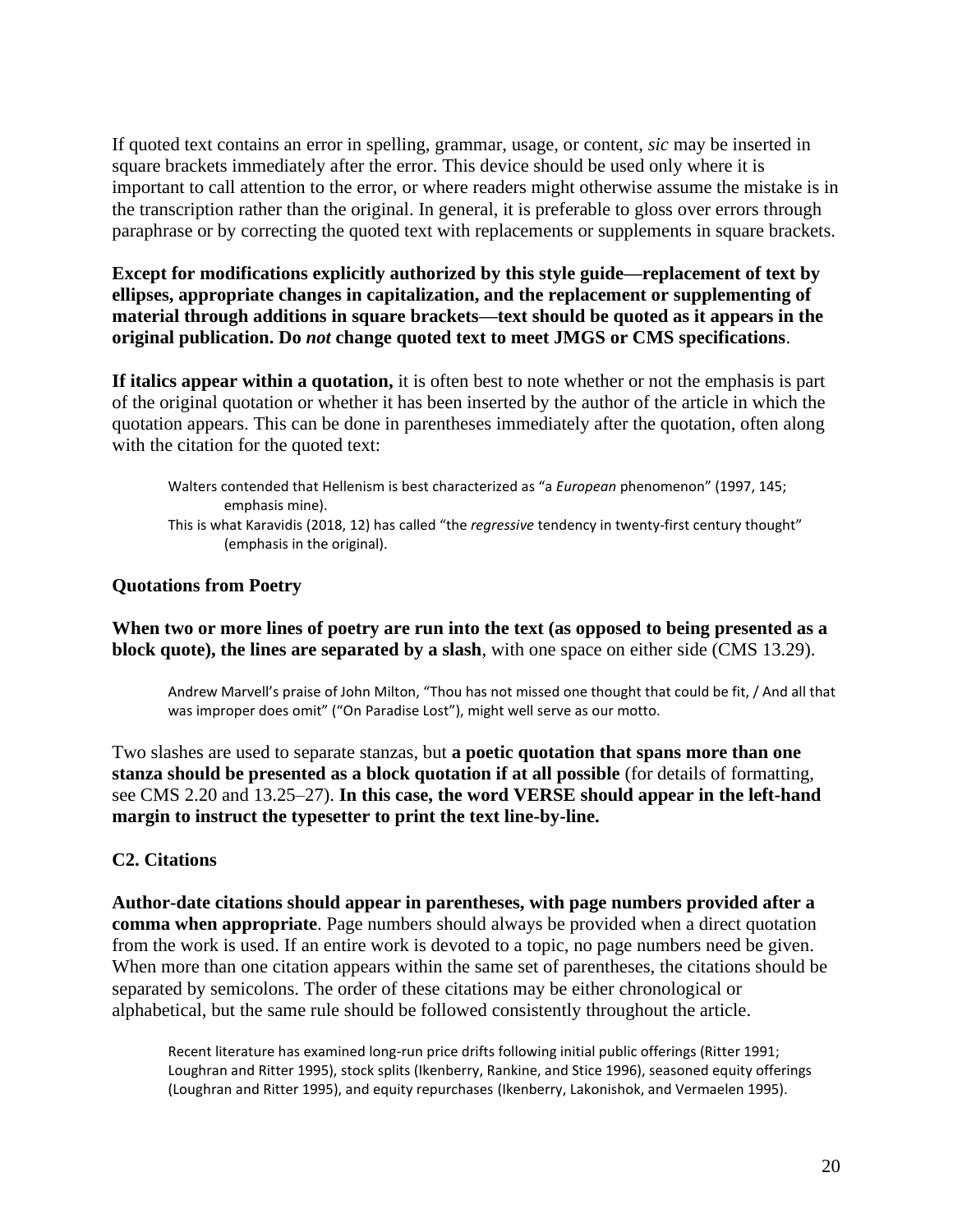**Author-date citations are usually placed just before a mark of punctuation** (CMS 15.25), as in the previous example. **At the end of block quotations, citations are placed after the final period or ellipsis**, with no subsequent punctuation after the citation (CMS 15.26).

If you happen to be fishing, and you get a strike, and whatever it is starts off with the preliminaries of a vigorous fight; and by and by, looking down over the side through the glassy water, you see a rosy golden gleam, the mere specter of a fish, shining below in the clear depths; and when you look again a sort of glory of golden light flashes and dazzles as it circles nearer beneath and around and under the boat; . . . and you land a slim and graceful and impossibly beautiful three-foot goldfish, whose fierce and vivid yellow is touched around the edges with a violent red—when all these things happen to you, fortunate but bewildered fisherman, then you may know you have been fishing in the Galapagos Islands and have taken a Golden Grouper. (Pinchot 1930, 123)

**When the author's name appears in the text, it need not be repeated in parenthetical citation**. In this case, it may be desirable to place the relevant citation immediately after the author's name, even if the author's name is used in the possessive.

According to the data collected by Schonen et al. (2009), . . . Lambrinidis' (2001) survey of the historical background . . .

Although citation of a source normally follows a direct quotation, it may also precede the quotation—especially if such a placement allows the date to appear with the author's name.

As Edward Tufte points out, "A graphical element may carry data information and also perform a design function usually left to non-data-ink" (2001, 139).

As Edward Tufte (2001, 139) points out, "A graphical element may carry data information and also perform a design function usually left to non-data-ink."

#### **Each author-date citation in the text must have a corresponding entry in the References Cited under the same name and date.**

**For works with more than one author, use the first author's name followed by "et al."** (CMS 15.29). However, if the References Cited includes another work that would produce an identical citation, citations of these works should be distinguished, either by listing additional authors in the citations or by adding shortened versions of the works' titles, italicized and separated by commas, to the citations.

(Schonen et al. 2009)

(Schonen, Baker, et al. 2009) (Schonen, Brooks, et al. 2009)

(Garbi et al., *Descriptions*, 2002) (Garbi et al., *Outline*, 2002)

**For a work listed as "Forthcoming" in the References Cited**, the in-text citation should read as in the following examples. If page numbers are available, they should be given as needed.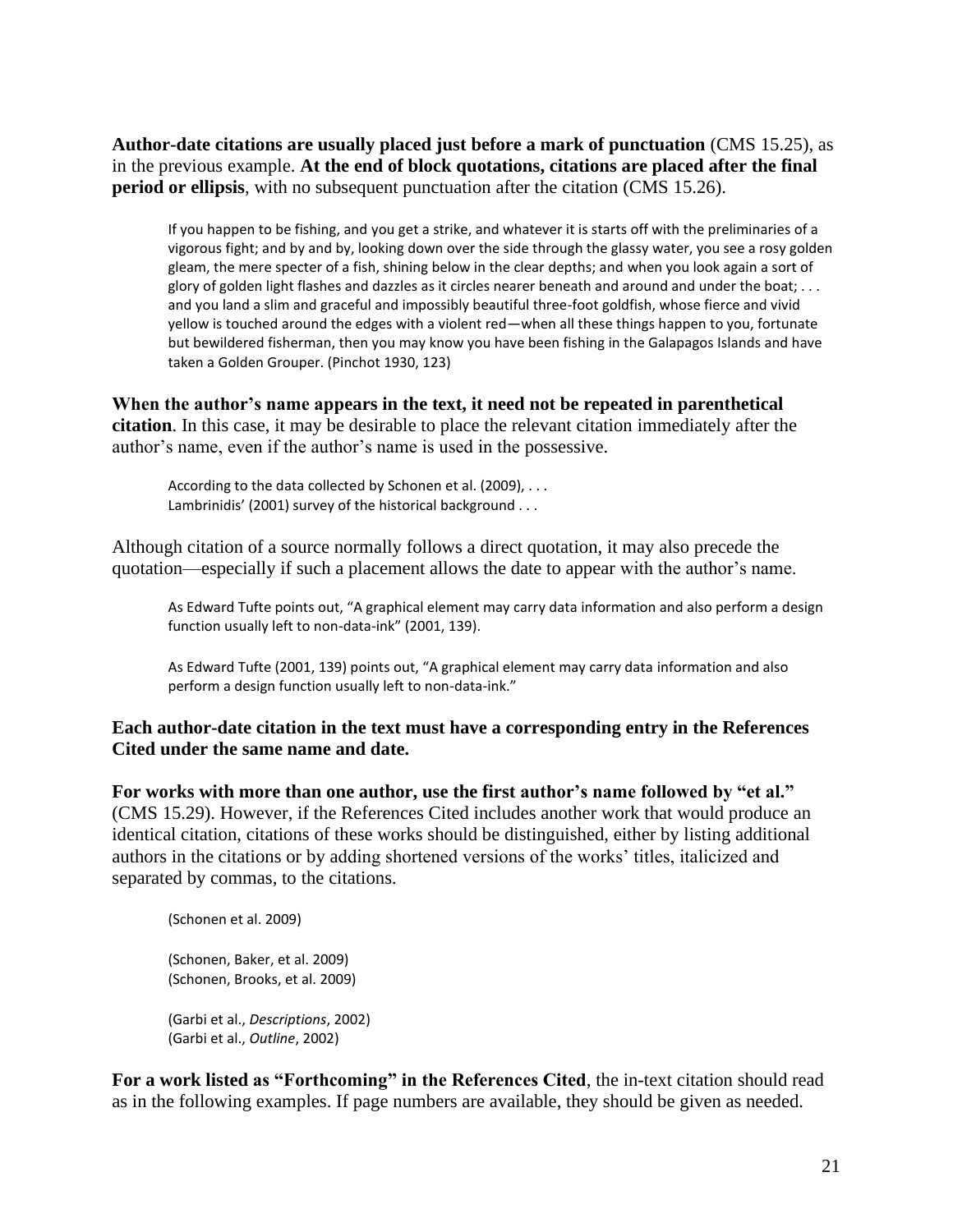(Leontis, forthcoming) (Leontis, forthcoming, 145–170)

For other special cases, including reprints of old books, unattributed newspaper articles, etc., see the following section, "Bibliography (References Cited)."

### **C3. Bibliography (References Cited)**

**All entries in the reference list must be cited in the text proper or Notes, and all partial citations in the text or Notes should have a complete entry in the References Cited.**

**All entries in References Cited should have hanging indentations after the first line.**

**Entries should be alphabetized according to the English alphabet.** Consecutive entries by the same author are arranged in chronological order, beneath the author's name. If there are two or more works by the same author from the same year, then use alphabetical order by title. Undated or forthcoming works come after all dated works by a particular author or authors.

#### **C3a. Greek Authors and Editors**

**Greek authors and editors in the References Cited list** should be listed by their names as transliterated into English, with the original Greek form of the name(s) given in parentheses after the transliteration in the first entry in which the name is used.

- Tachtsis, Kostas (Ταχτσής, Κώστας). (1963) 1985. *Το τρίτο στεφάνι* [The third wedding wreath]. Athens: Hermes.
- Vikelas, Dimitrios (Βικέλας, Δημήτριος). 1881. Λουκής Λάρας [Loukos Laras]. Athens: Parnassos. First published in Estía, 1879.

For two or more Greek-named authors, the names should preferably be combined into one set of parentheses:

Theotokas, George, and George Seferis (Θεοτοκάς, Γιώργος, καὶ Γιώργος Σεφέρης). 1981. *Αλληλογραφία*, *1930–1966* [Correspondence, 1930–1966]. Edited by Giorgos P. Savvidis (Γιώργος Π. Σαββίδης). Athens: Ermis.

**Except for Greek authors, it is not necessary to provide transliterations of authors' names** from non-Roman alphabets.

#### **C3b. Examples of Proper Formatting**

Questions about how to format entries in the References Cited can usually be resolved by a perusal of the following examples. In very problematic cases, the author of an article is encouraged to consult CMS or to use his or her best judgment.

#### **Works with one author or editor**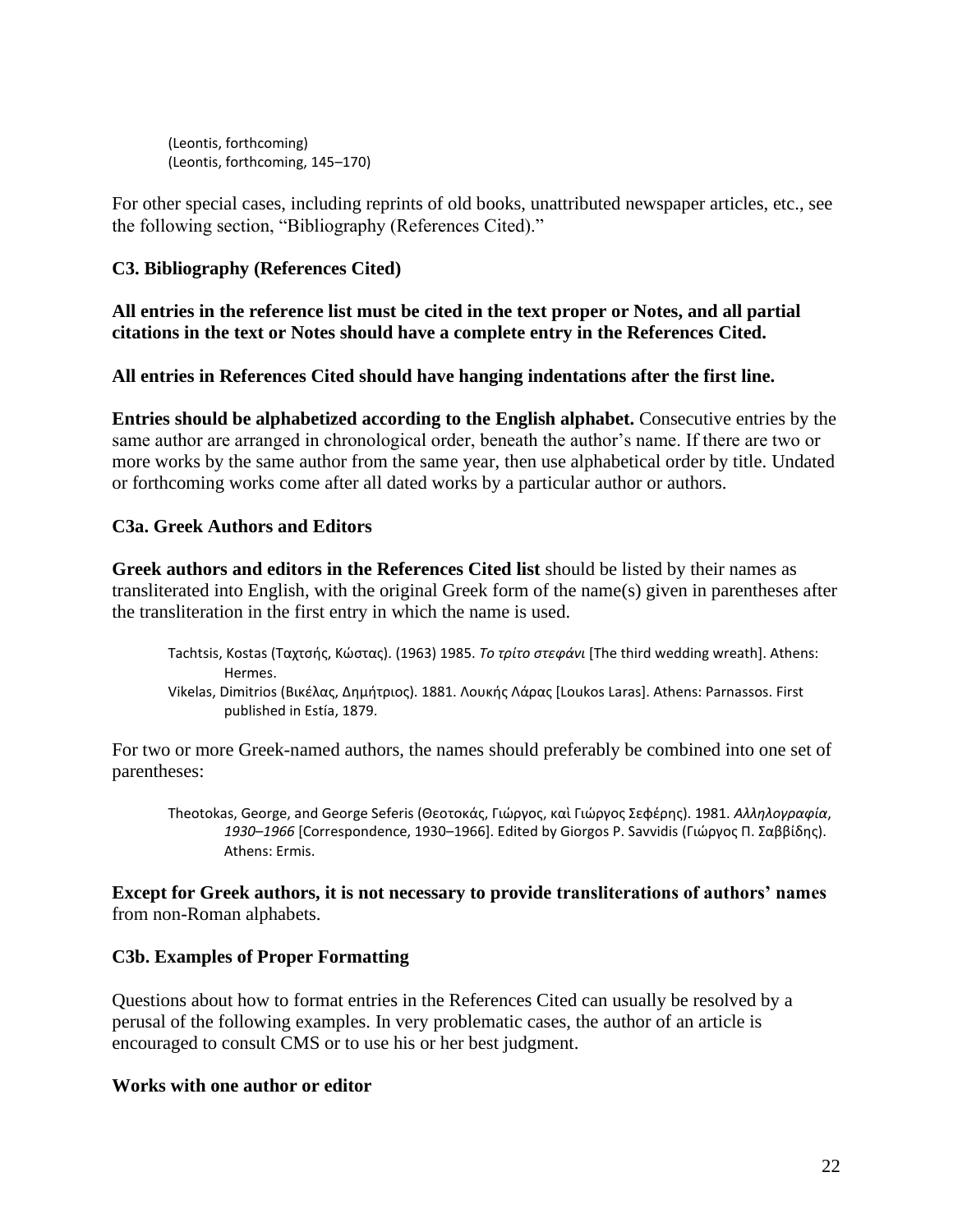In the examples below, Kimon Friar is identified as an editor.

Kornetis, Kostis. 2013. *Children of the Dictatorship: Student Resistance, Cultural Politics, and the "Long 1960s" in Greece*. New York: Berghahn Books. Friar, Kimon, ed. 1982. *Modern Greek Poetry*. Athens: Efstathiadis.

#### **Works with two or more authors or editors**

If a work has more than one but fewer than four authors, the first author's name is inverted but the subsequent names are not. For four or more authors, "et al." should be used

- Butterworth, Katharine, and Sara Schneider, eds. 1975. *Rebetika: Songs from the Old Greek Underworld*. New York: Komboloi.
- Levitt, Steven D., and Stephen J. Dubner. 2005. *Freakonomics: A Rogue Economist Explores the Hidden Side of Everything*. New York: William Morrow.
- Jacobs, Sue-Ellen, Wesley Thomas, and Sabine Lang, eds. 1997. *Two-Spirit People: Native American Gender Identity, Sexuality, and Spirituality*. Urbana: University of Illinois Press.

#### **More than one work with the same author(s) or editor(s)**

In this situation, the works should be listed chronologically, and after the first entry a three-em  $dash(\_\_\_\_)$  should be used in place of the name(s).

Friedl, Ernestine. 1962. *Vasilika: A Village in Modern Greece*. New York: Holt and Rinehart. ———. 1975. *Women and Men: An Anthropologist's View*. New York: Waveland Press.

When two or more works by the same author(s) or editor(s) appear in the same year, the works should appear alphabetically by title and letters of the alphabet after the date should be used to differentiate them.

Smith, Jane. 1998a. *First Book*. New York: Publisher. ———. 1998b. *Second Book*. New York: Publisher.

#### **Books with different author(s) and editor(s)**

Bonnefoy, Yves. 1995. *New and Selected Poems*. Edited by John Naughton and Anthony Rudolf. Chicago: University of Chicago Press.

#### **Books with different authors(s), editor(s), and translator(s)**

Adorno, Theodor W., and Walter Benjamin. 1999. *The Complete Correspondence, 1928–1940*. Edited by Henri Lonitz. Translated by Nicholas Walker. Cambridge, MA: Harvard University Press. Menchu, Rigoberta. 1999. *Crossing Borders*. Translated and edited by Ann Wright. New York: Verso.

#### **Chapters in edited books**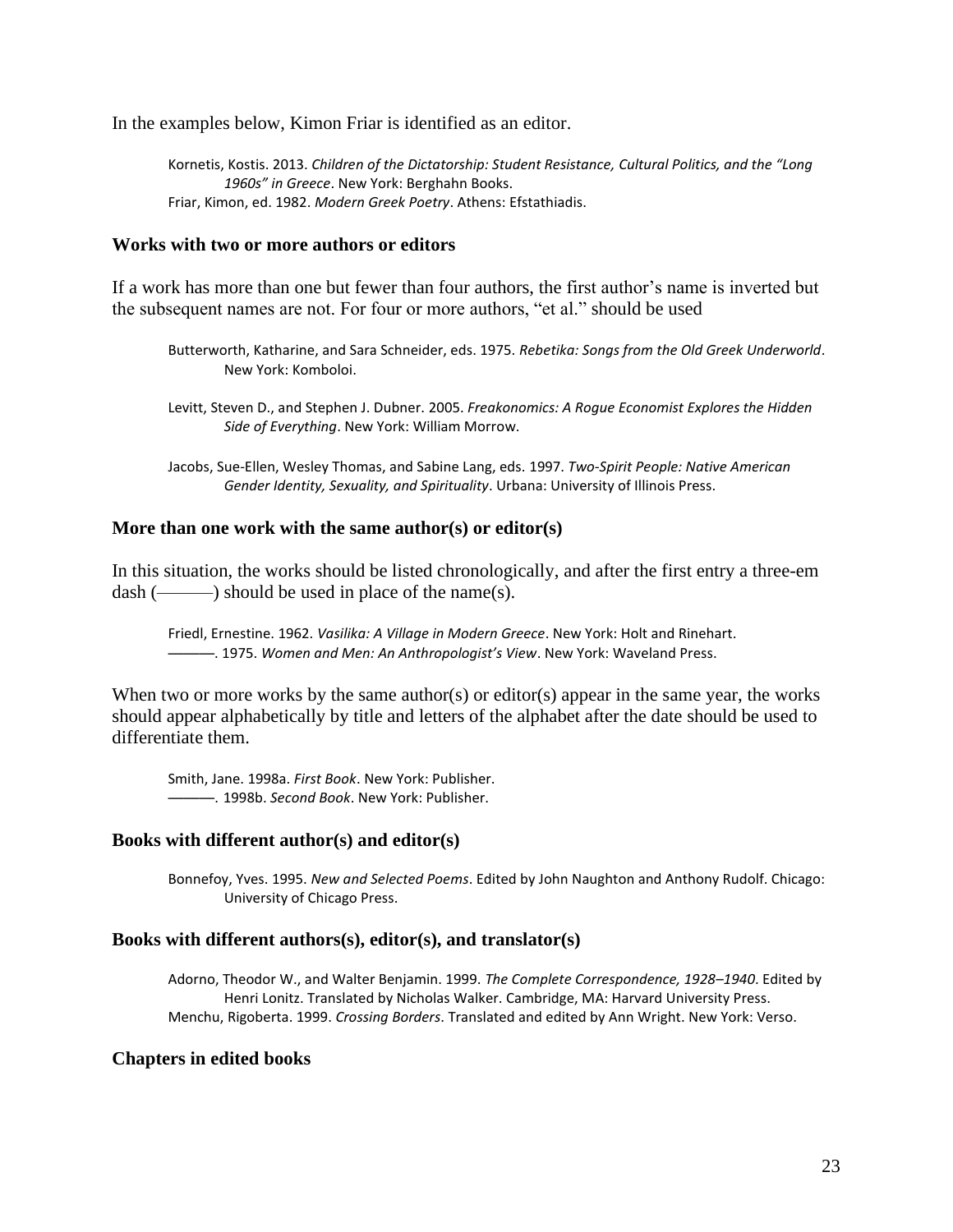Alexiou, Margaret. 1982. "Diglossia in Greece." In *Standard Languages Spoken and Written*, edited by W. Haas, 156–192. Manchester: Manchester University Press.

#### **Multivolume works**

Carson, Clayborne, ed. 2014. *The Papers of Martin Luther King, Jr.* Vol. 7, *To Save the Soul of America, January 1961–August 1962*, edited by Tenisha Armstrong. Berkeley: University of California Press

OR

Armstrong, Tenisha, ed. 2014. *To Save the Soul of America, January 1961–August 1962*. Vol. 7 of *The Papers of Martin Luther King, Jr.*, edited by Clayborne Carson. Berkeley: University of California Press.

Rochester, Marilyn. 2004. *A Compendium of Mythology.* 2 vols. New York: Simon and Schuster.

Note that in the first pair of (alternative) examples above, the in-text citation will be assumed to reference the specific volume indicated. In the third example, it may the necessary for the in-text citation to indicate a volume as well as page numbers:

(Rochester 2004, 1:375–379)

#### **Book in a Series**

Fernández Prieto, Lourenzo, Juan Pan-Montojo, and Miguel Cabo. 2014. *Agriculture in the Age of Fascism*. Rural History in Europe 13. Turnhout: Brepols.

#### **Journal articles**

Lee, Jonathan Scott. 2011. "Iannis Xenakis and the Presocratic Foundations of a New Music." Journal of *Modern Greek Studies* 29 (1): 73–82.

#### **Book Review**

Chatziioannou, Maria Christina. 2010. Review of *The End of Ottoman Crete*, by Manos Perakis. *The Historical Review* 7: 357–360.

#### **Journal articles consulted online**

CMS and JMGS recommend the inclusion of a DOI or a URL, though the DOI is preferred

Novak, William J. 2008. "The Myth of the 'Weak' American State." *American Historical Review* 113: 752– 772. doi:10.1086/ahr.113.3.752.

#### **Master's thesis/PhD dissertations**

Bakopoulos, Natalie. 2008. "Varieties of Failure." PhD diss., University of Michigan. ProQuest (recommended or supplied identification number).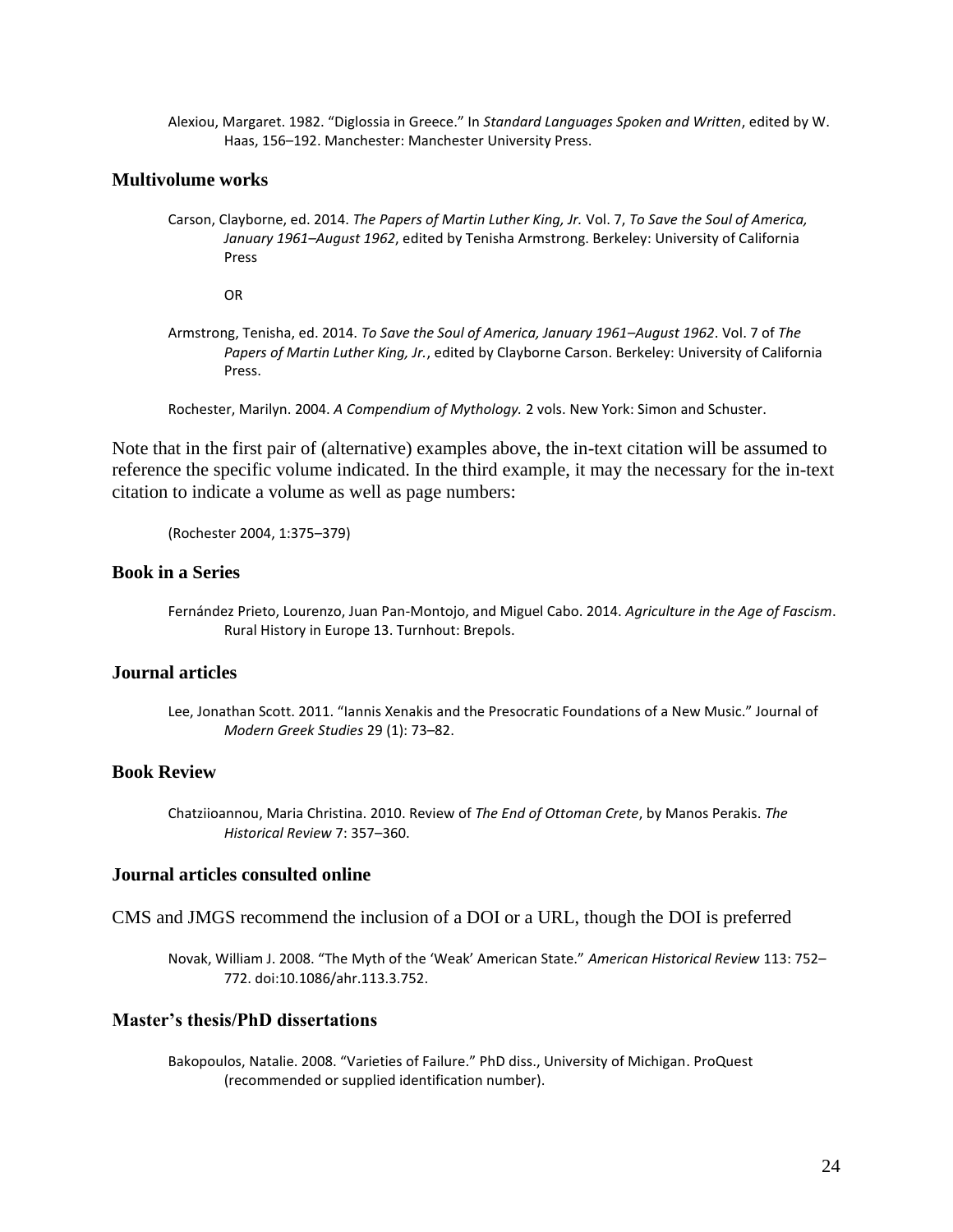#### **Newspaper/magazine articles**

Note that names of foreign newspapers and other periodicals, including Greek newspapers and periodicals, should be given in transliteration, with no translation needed.

Carey, Benedict. 2008. "For the Brain, Remembering is Like Reliving." *New York Times*, 4 September. Accessed 4 February 2015. http://www.nytimes.com/2008/09/05/science/05brain.html.

### **Websites**

To cite an undated/continuously updated online document in a reference list, use an access date rather than n.d. (no date). The access date should also be used in the text citation.

Evanston Public Library Board of Trustees. 2008. "Evanston Public Library Strategic Plan, 2000–2010: A Decade of Outreach." Evanston Public Library. Accessed 19 July. http://www.epl.org/library/strategic-plan-00.html.

### **Presented papers**

The sponsorship, location, and date of the meeting at which a talk was given or a paper presented follow the presentation's title. A paper included in the published proceedings of a meeting may be treated like a chapter in a book or, if the proceedings were published in a journal, as an article.

Teplin, Linda A., Gary M. McClelland, Karen M. Abram, and Jason J. Washburn. 2005. "Early Violent Death in Delinquent Youth: A Prospective Longitudinal Study." Paper presented at the Annual Meeting of the American Psychology-Law Society, La Jolla, CA, March.

### **Forthcoming publications**

"Forthcoming" can stand in place of the date for books under contract with a publisher and already titled but for which the date of publication is not yet known. Books not under contract are treated as unpublished manuscripts.

Faraday, Carry. Forthcoming. "Protean Photography." In *Seven Trips beyond the Asteroid Belt*, edited by James Oring. Cape Canaveral, FL: Launch Press.

### **Unpublished works**

Titles of all unpublished works appear in quotation marks. If the document was consulted online, include a URL or, for documents retrieved from a commercial database, give the name of the database and, in parentheses, any identification number supplied or recommended by the database.

### **Reprints / subsequent editions**

For reprints or a newer editions of an old book, it is sometimes desirable to include the original date of publication, which is listed first, in parentheses. If the pagination of the original edition does not match that of the reprint, indicate the edition cited (CMS 15.138)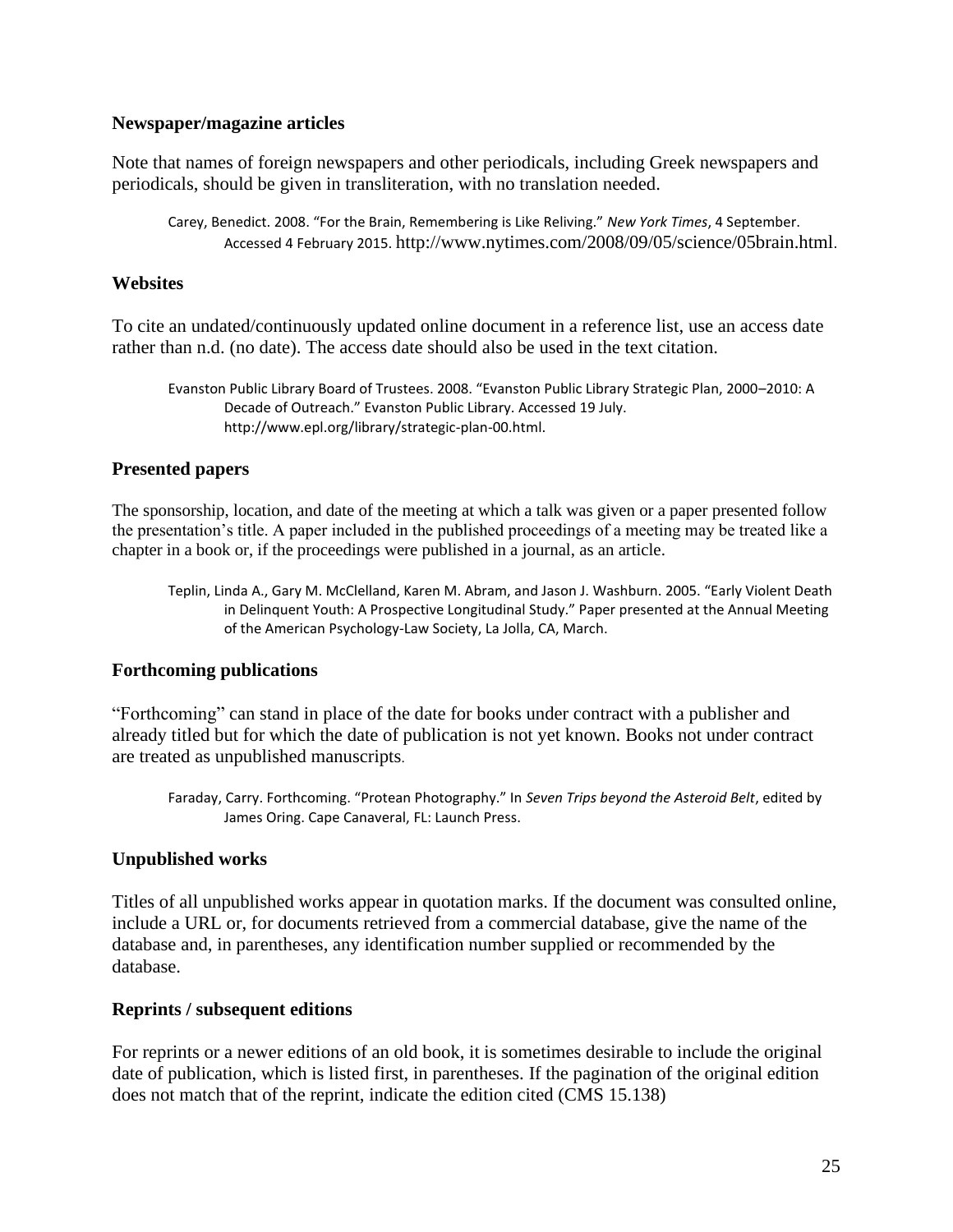Austen, Jane. (1813) 2003. *Pride and Prejudice*. London: T. Egerton. Reprint, New York: Penguin Classics. Darwin, Charles. (1859) 1964. *On the Origin of Species*. Facsimile of the first edition, with an introduction by Ernest Mayr. Cambridge, MA: Harvard University Press.

Maitland, Frederic W. (1898) 1998. *Roman Canon Law in the Church of England*. Reprint, Union, NJ: Lawbook Exchange.

Tachtsis, Kostas (Ταχτσής, Κώστας). (1963) 1985. *Το τρίτο στεφάνι* [The third wedding wreath]. Athens: Hermes.

For the in-text citations, the parentheses are rendered as square brackets (CMS 6.99).

(Austen [1813] 2003) (Darwin [1859] 1964) (Maitland [1898] 1998)

When the original date is less important to the discussion, use the date of the modern source. The date of original publication may be included at the end of the reference list entry but need not be.

Trollope, Anthony. 1977. *The Claverings*. With a new introduction by Norman Donaldson. New York: Dover. First published 1866–1867. ———. 1983. *He Knew He Was Right*. New York: Dover. First published 1869. Vikelas, Dimitrios (Βικέλας, Δημήτριος). 1881. Λουκής Λάρας [Loukos Laras]. Athens: Parnassos. First

published in Estía, 1879.

For more than one work by the same author, the first date determines placement in the reference list (CMS 15.17).

- Maitland, Frederic W. (1898) 1998. Roman Canon Law in the Church of England. Reprint, Union, NJ: Lawbook Exchange.
- ———. (1909) 1926. Equity, Also the Forms of Action at Common Law: Two Courses of Lectures. Edited by A. H. Chaytor and W. J. Whittaker. Reprint, Cambridge: Cambridge University Press.

#### **C3c. Problematic Cases: Primary Sources and Unattributed Material**

**Unattributed articles from newspapers or other periodicals** should not be listed in the References Cited. Instead, complete citation information should be given in the Notes. The following example shows the information that should appear in an endnote.

<sup>11</sup>"Prime Minister Expresses Dissatisfaction," *I Kathimerini*, 3 May 2006. Accessed 12 November 2019. http://ikathimerini.url.com//2006/11/05/pmdiss.html.

**All citations of material from archives (collections of personal papers, et sim.) must be formatted consistently** and should be detailed enough allow the interested readers to find the relevant material themselves. The Chicago Manual of Style provides further advice on how to construct such citations.

**Citations for interviews, archival material, personal papers, et sim. should be given in the Notes rather than in parenthetical in-text citations.** To simplify such citations, it may be convenient to divide the References Cited section into "Primary Sources" and "Secondary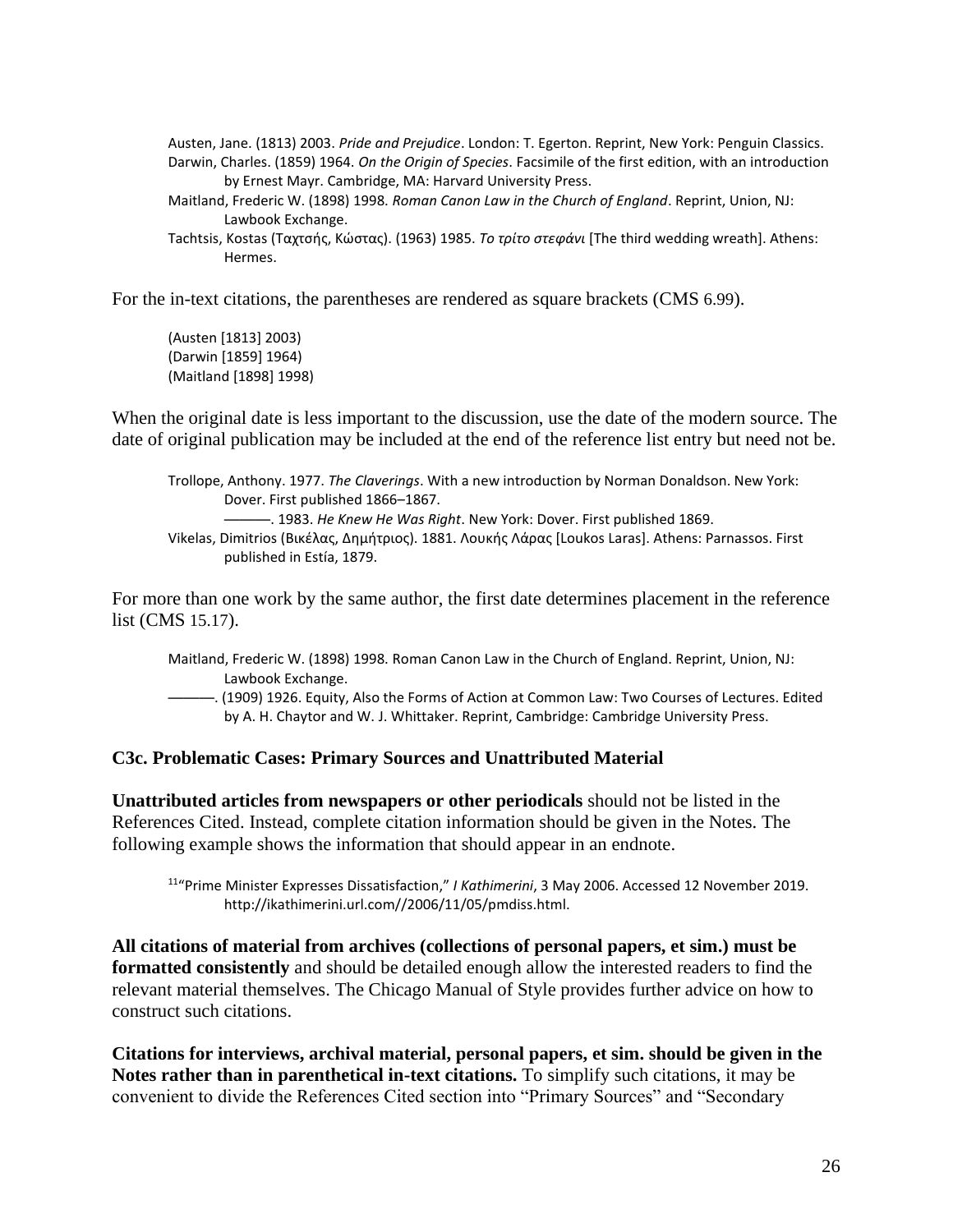Sources," with the "Primary Sources" section used to provide the names of archives (or archival series) and indicate the abbreviations that will be used in the Notes, as in the following example. (Note that the primary sources should be listed in alphabetical order by their abbreviations.)

Aus. Amt. Türkei (Auswartiges Amt, Türkei [Foreign office, Turkey]). Berlin. BOA (Başbakanlık Osmanlı Arşivi [Ottoman Archives of the Prime Minister's Office]). Istanbul. A.MTZ.SM (Mümtaze Kalemi Sisam [Office of Autonomous Provinces: Samos]). DH.MKT (Dahliye Nezareti Mektubi Kalemi [Ministry of the Interior Correspondence]). Y.A.HUS (Yıldız Sadaret Resmi Maruzat [Yildiz Palace Official Memoranda of the Grand Vizier]). Y.MTV (Yıldız Mutenevvi Maruzat [Yildiz Palace Diverse Memoranda]). Y.PRK.ASK (Yıldız Perakende Evrakı, Askeri Maruzat [Yildiz Palace Various Papers; Military Memoranda]). PRO/FO (Public Records office of the United Kingdom/Foreign Office). Kew, London. USDS (United States of America Department of State). Washington, DC.

#### **C3d. Foreign Languages in the References Cited**

**In general, titles in foreign languages that use non-Roman alphabets should be given in transliteration. Greek-language titles, however, should be given in the original.** 

**Names of publishers et sim. should always be transliterated from non-Roman alphabets, even for Greek.**

**For** *all* **titles in foreign languages—including books, articles, presented papers, and the names of archival sources—a translation of the title should be provided**. (The sole exception is the names of newspapers and other periodicals, which should be transliterated into the Roman alphabet if necessary but need not be translated into English.) If the original title is given in the References Cited, the translation should appear in square brackets following the original title, capitalized sentence-style without italics or quotation marks.

Pirumova, Natalia Mikhailovna. 1977. *Zemskoe liberal'noe dvizhenie: Sotsial'nye korni i evoliutsiia do nachala XX veka* [The zemstvo liberal movement: Its social roots and evolution to the beginning of the twentieth century]. Moscow: Izdatel'stvo "Nauka."

Alternatively, the title may be given only in translation, with the original language specified in square brackets. Note that this should NOT be done for publications in Greek, for which the original Greek title must be provided.

Pirumova, N. M. 1977. *The Zemstvo Liberal Movement: Its Social Roots and Evolution to the Beginning of the Twentieth Century* [in Russian]. (Moscow: Izdatel'stvo "Nauka."

If a well-established translation of a foreign-language title exists in English, that title should be used as the translation, and should be capitalized headline-style, according to the rules for English titles, but not italicized.

Tolstoy, Leo. 1869. *Voyna i mir* [War and Peace]. Moscow: T. Ris.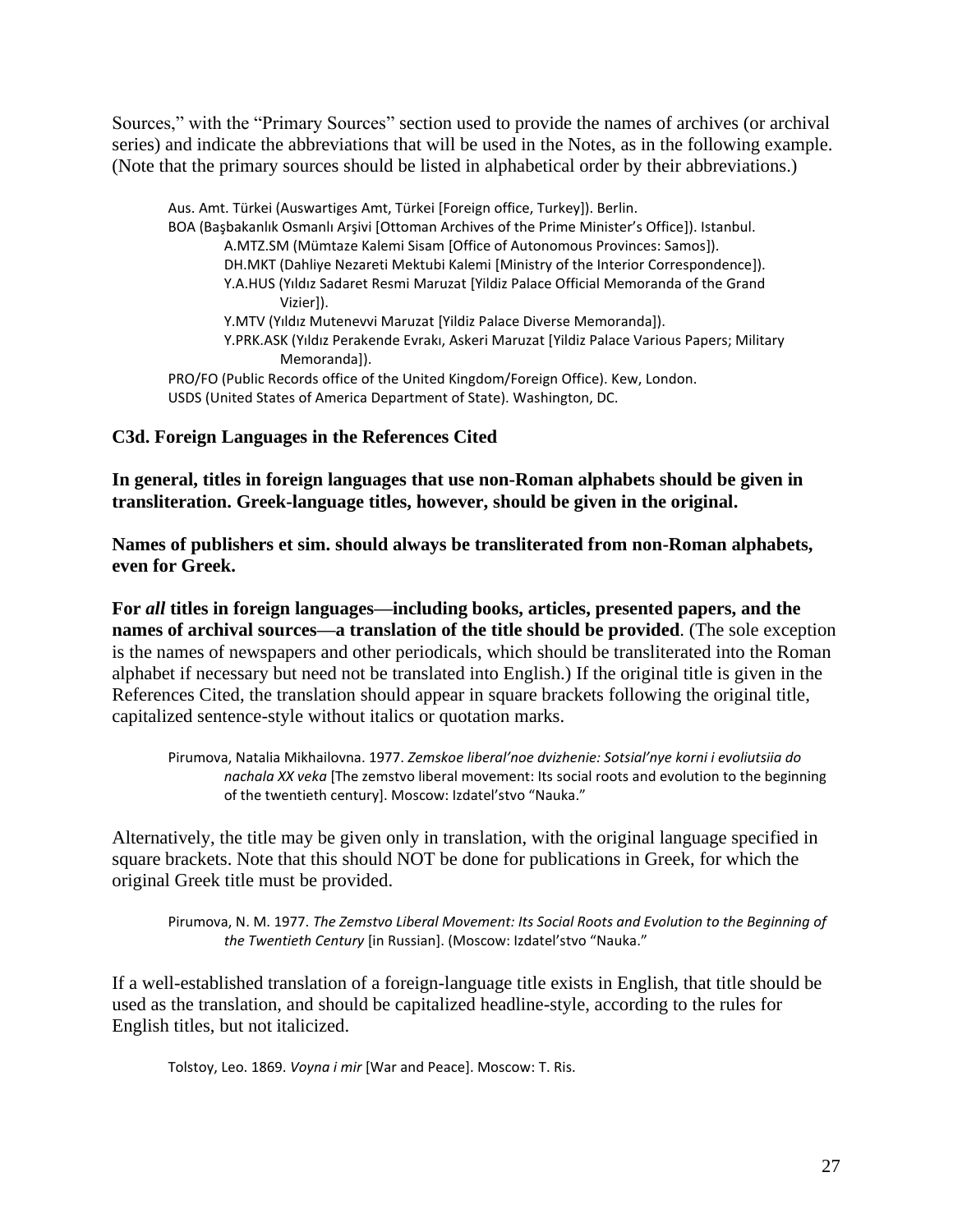Sometimes, it may be desirable to identify both an original work and a particular translation in one entry. If so, either of the following forms may be used, depending on whether it is the original or the translation that will actually be cited. If both the original and the translation are cited, two separate entries should be given. (CMS 14.109)

Furet, François. 1995. *Le passé d'une illusion*. Paris: Éditions Robert Laffont. Translated by Deborah Furet as *The Passing of an Illusion* (Chicago: University of Chicago Press, 1999). Furet, François. 1999. *The Passing of an Illusion*. Translated by Deborah Furet. Chicago: University of

Chicago Press. Originally published as *Le passé d'une illusion* (Paris: Éditions Robert Laffont, 1995).

#### **D. Greek and Other Foreign Languages**

#### **D1. Guidelines for Languages Other Than English**

#### **D1a. General Rules**

#### **Transliterations from non-Roman alphabets should employ the transliteration scheme which is most common in English**.

**Italicize foreign words and phrases** when they do not appear in Merriam-Webster (11th edition). Note that the requirement to italicize does not apply to proper nouns, extended quotations (whether block quotations or in-line quotations within quotation marks), or words and phrases in Greek. (Transliterations from non-Roman alphabets should be italicized.)

#### **In the text, all translations of isolated words, phrases, and titles—either from English into another language or from another language into English) should appear in parentheses with no quotation marks.**

The term you should use for 1,000,000,000 is *mil millones* (billion), not *billón* (trillion). German has two terms for eating—one for the way humans eat (*essen*) and another for the way animals eat (*fressen*).

#### **D1b. Quotations**

#### **Extended quotations from foreign languages should always be accompanied by an English translation**.

**For block quotations**, the foreign language should come first and a space should separate the two versions of the passage. For poetic passages, please add the word VERSE in the left-hand margin if you wish the compositor to arrange the poem line by line. As always, quotation marks should only appear in block quotations if they part of the original passage.

**For in-line quotations**, either the original language or the English translation may come first, and whatever version of the quotation comes second should be placed in parentheses.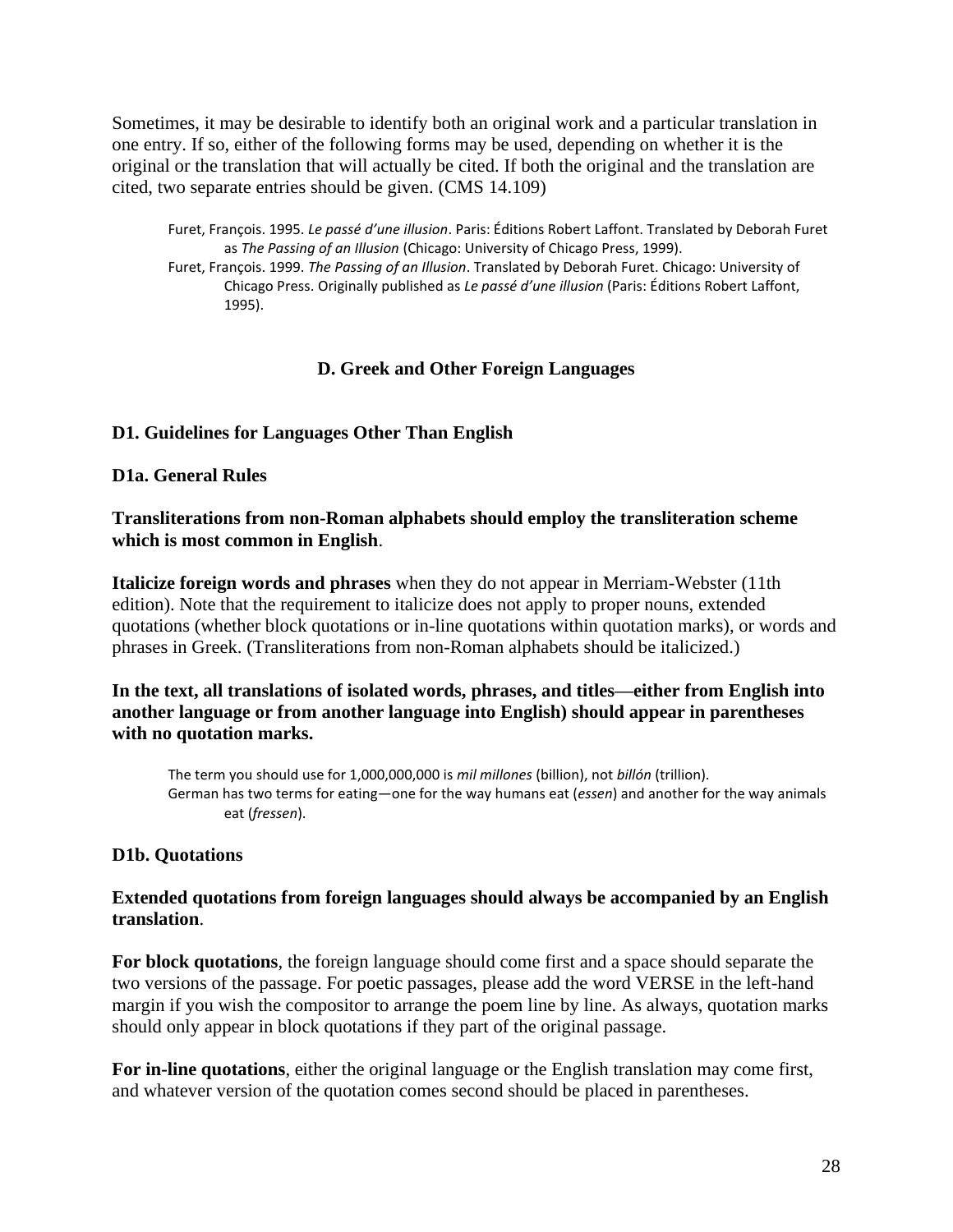Translations within parentheses should not have external quotation marks (i.e., quotation marks are only used if they are part of the original text which is being quoted, as in the second example below). If a long sentence or more than one sentence appears in parentheses or brackets, closing punctuation of both original and translation should remain distinct.

- A line from Goethe, "Wer nie sein Brot mit Tränen aß" (Who never ate his bread with tears), comes to mind.
- "À vrai dire, Abélard n'avoue pas un tel rationalisme: 'je ne veux pas être si philosophe, écrit-il, que je résiste à Paul, ni si aristotélicien que je me sépare du Christ.'" (As a matter of fact, Abélard admits no such rationalism. "I do not wish to be so much of a philosopher," he writes, "that I resist Paul, nor so much of an Aristotelian that I separate myself from Christ.")

**The original or translation of a quotation may be relegated to the Notes** if it is not essential to the argument. If either an original or translated quotation stands alone in a note, it should be placed in quotation marks.

**The foreign-language original of a quotation may be omitted**, but this should only be done when the original is unimportant to the argument. **JMGS prefers that modern Greek originals of quotations be given whenever possible.**

JMGS prefers that, **when a translation and citation must both appear in the same parentheses, the translation should come first, with a semicolon separating it from the citation**.

Kostas Karyotakis's poem «ΥΠΝΟΣ» (Sleep) begins: «Θὰ μᾶς δοθεῖ τὸ χάρισμα καὶ ἡ μοῖρα / νὰ πᾶμε νὰ πεθάνουμε μία νύχτα / στὸ πράσινο ἀκρογιάλι τῆς πατρίδας;» (Will the gift and good fortune be granted to us / that one night we can go to die / there on the green shore of our native land?; 1921, 41).

### **D1c. Translated Titles**

If no "official" English translation of a foreign-language work's title exists (for example, if no translation of a book into English has ever been published, or if a film has never been released under an English title), the English translation of its title is capitalized sentence-style, with no italics and no quotation marks. Titles with "official" English translations are capitalized headline-style, with italics or quotation marks depending on the type of work.

Leonardo Fioravanti's *Compendio de i secreti rationali* (Compendium of rational secrets) became a bestseller.

Proust's *À la recherche du temps perdu* (*Remembrance of Things Past*) was the subject of her dissertation.

Once an English translation for these titles has been given in parentheses in accordance with the preceding guidelines, it may thereafter be used throughout the article with such capitalization and italics as would be appropriate for an English language work of the same sort. Alternatively, the title may continue to be given in the original language.

### **D1d. Proper Nouns**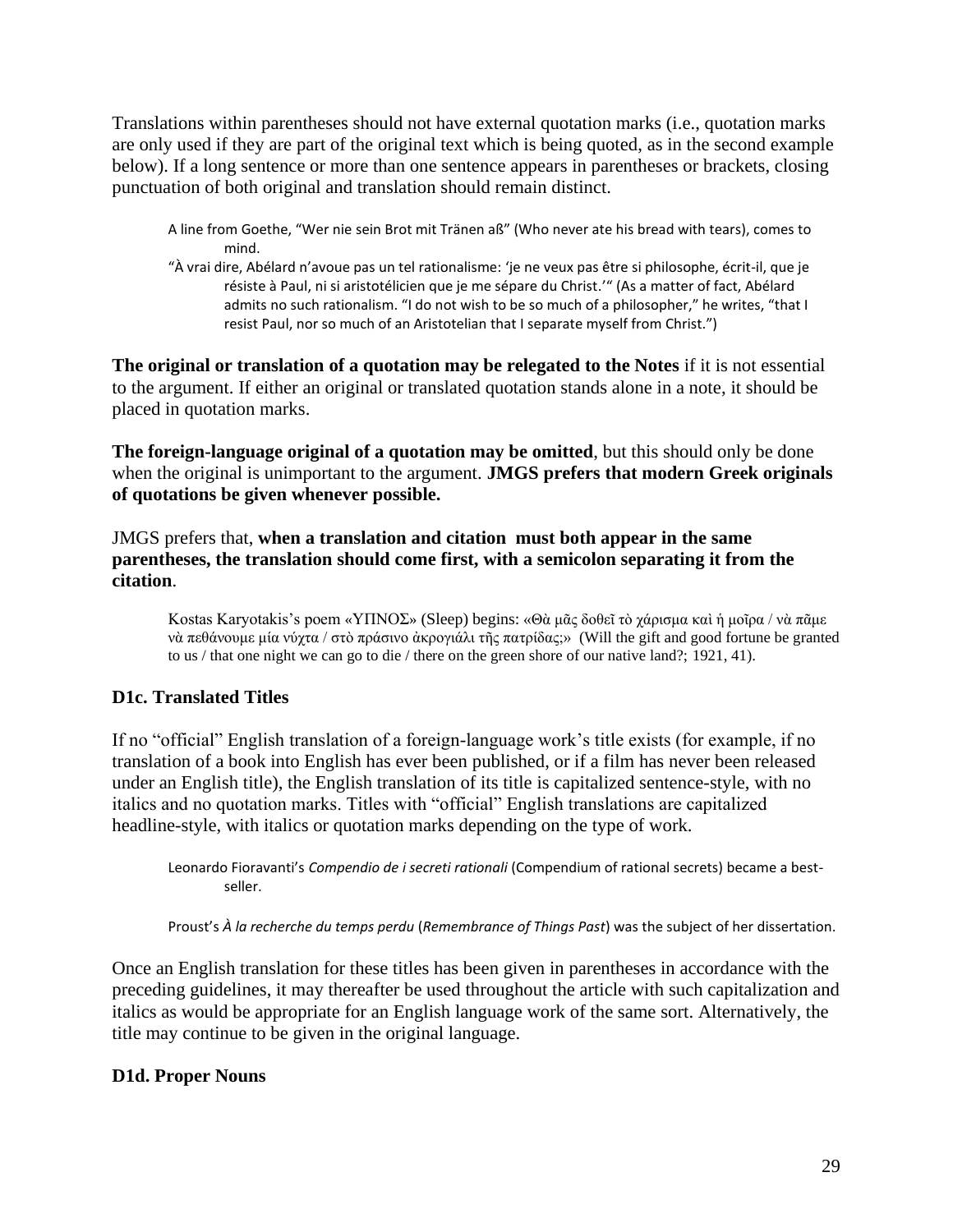The English form of foreign-language proper nouns should generally be that which is most familiar to English-speaking audiences (e.g., *Vienna*, not *Wien*; *Naples*, not *Napoli*; *Trotsky*, not *Trotski*). Please be sensitive to politically contested place names, but please also be careful not to introduce anachronisms (for instance, Bombay became Mumbai only in 1995).

#### **D1e. Bibliography (References Cited)**

For foreign-language issues related to the References Cited section, please see IV.C3d, "Foreign Languages in the References Cited," above.

#### **D2. Greek**

#### **D2a. Typography**

**Greek words in the Greek alphabet should not appear in italics** as they are in a non-Roman alphabet. **Titles of books, periodicals, and films are an exception to this.** 

JMGS uses the Greek Keys font system. Using Greek Keys is easiest for our copyeditors and compositors, but since not all authors have access to Greek Keys, we gladly accept text that has been produced in other systems.

#### **D2b. Rules for Monotonic Greek**

JMGS prefers the monotonic system for Greek. However, we will honor requests by authors to retain the polytonic system for older texts originally published in that form. In simplified form, the rules for monotonic are: (1) Use only the acute accent; place it over letters in lower case and in front of capital letters. (2) Place an accent over every word that has two or more syllables. However, these syllables must be distinct in pronunciation as opposed to being glided over. An exception to the two-syllable rule is γιατι when it means "because," to distinguish it from γιατί, meaning "why?"

Note that two-syllable words that lose their second syllable because of elision to a succeeding word nevertheless retain their accent, e.g., Είμ' έτοιμος, φέρ' το. (3) Monosyllabic words are not accented, with the following exceptions: (a) ή when it means "or," to distinguish it from the feminine article η, (b) πού when it means "where?" to distinguish it from the relative pronoun or conjunction που, (c) πώς when it means "how?" to distinguish it from the conjunction πως, (d) τί when it means "what?" (e) ώς when it is the preposition meaning "until" or "up to," to distinguish it from the adverb or conjunction meaning "as," "such as," or "like," (f) νά when it means "look" or "here is" or "behold," (g) μά when it introduces an oath, (h) γιά when it means "or," (i) μού, σού, τού, τής, τό, μάς, σάς, τούς, τά (personal pronouns) in cases where they might be misunderstood as possessive adjectives, e.g., Η μητέρα μού είπε when the meaning is "Mother said to me" and not "My mother said" (Η μητέρα μου είπε), (j) νά, θά, τά, τό when they come before unaccented μπω, βγω, 'ρθω, βρω (θά 'ρθω, θα τά 'βρει).

#### **D2c. Titles**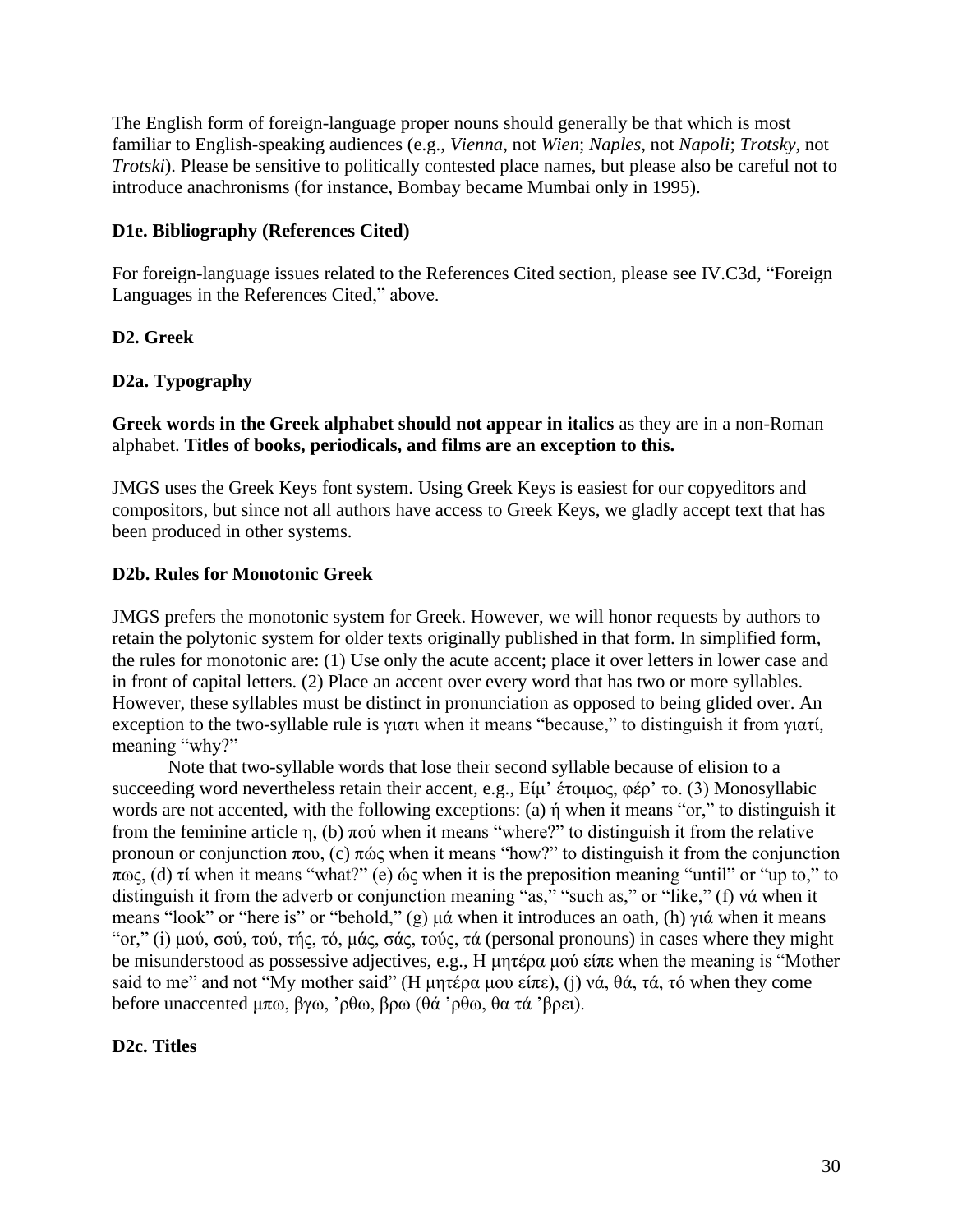Titles of Greek-language books are printed in italics, just as English-language books would be. Quotations within such titles are placed in guillemets:

*«Έλληνες το γένος»: Η ταυτότητα και η ιθαγένεια στο εθνικό κράτος των Ελλήνων, 1821–1844*

Titles of Greek-language articles, etc. are enclosed in guillemets, with single-quotes used for quotations within such titles.

## **D2d. Quotations**

**All quotations taken from Modern Greek sources must be printed in Greek and translated into English the first time they are used.** The rules for quotation and translation are otherwise the same as those for foreign languages generally (see IV.D1, "General Rules for Languages Other Than English," above"), except that in-line quotations from Greek should appear within guillemets  $(\langle \rangle)$  rather than double quotation marks  $(\degree)$ .

### **D2e. Transliteration**

**Any standard, widely-used system of transliteration from Greek to English may be used, but transliteration should be consistent throughout an individual article**. Strictly speaking, *transcription* rather than *transliteration* should be employed: in other words, **the so-called transliteration should be based on similarity of sound rather than similarity of letters**. For example the Modern Greek β is best rendered into English by *v*. Two standard transcription systems for Modern Greek, ELOT/UN/ISO and BGN/PCGN are given in Wikipedia's article on "Romanization of Greek"

(https://en.wikipedia.org/wiki/Romanization of Greek#Modern Greek), but authors may sometimes find it convenient to depart even from these.

Transliterations from Ancient Greek should follow the Library of Congress system (ALA-LC [2010]), which may also be found on Wikipedia: [https://en.wikipedia.org/wiki/Romanization\\_of\\_Greek#Ancient\\_Greek.](https://en.wikipedia.org/wiki/Romanization_of_Greek%23Ancient_Greek)

**Where Greek authors listed in the References Cited are known to have preferred Englishlanguage versions of their names**, those should be used even where the so-called transliteration in fact results in a different (usually translated) name: e.g., *John* for *Γιάννης*.

**Preferably, transliterated words of more than one syllable should bear the appropriate stress accent** (e.g., laós). As this has not been standard practice in transliterating personal names, stress accents may be omitted from these, unless the person whose name is being mentioned is known to prefer a stress accent in transliteration. Translitered place names also do not require a stress accent.

### **D2f. Recurring Words and Phrases**

**Individual Greek words, short phrases, and titles that appear several times in an article may be handled in one of two ways**, according to the author's wishes: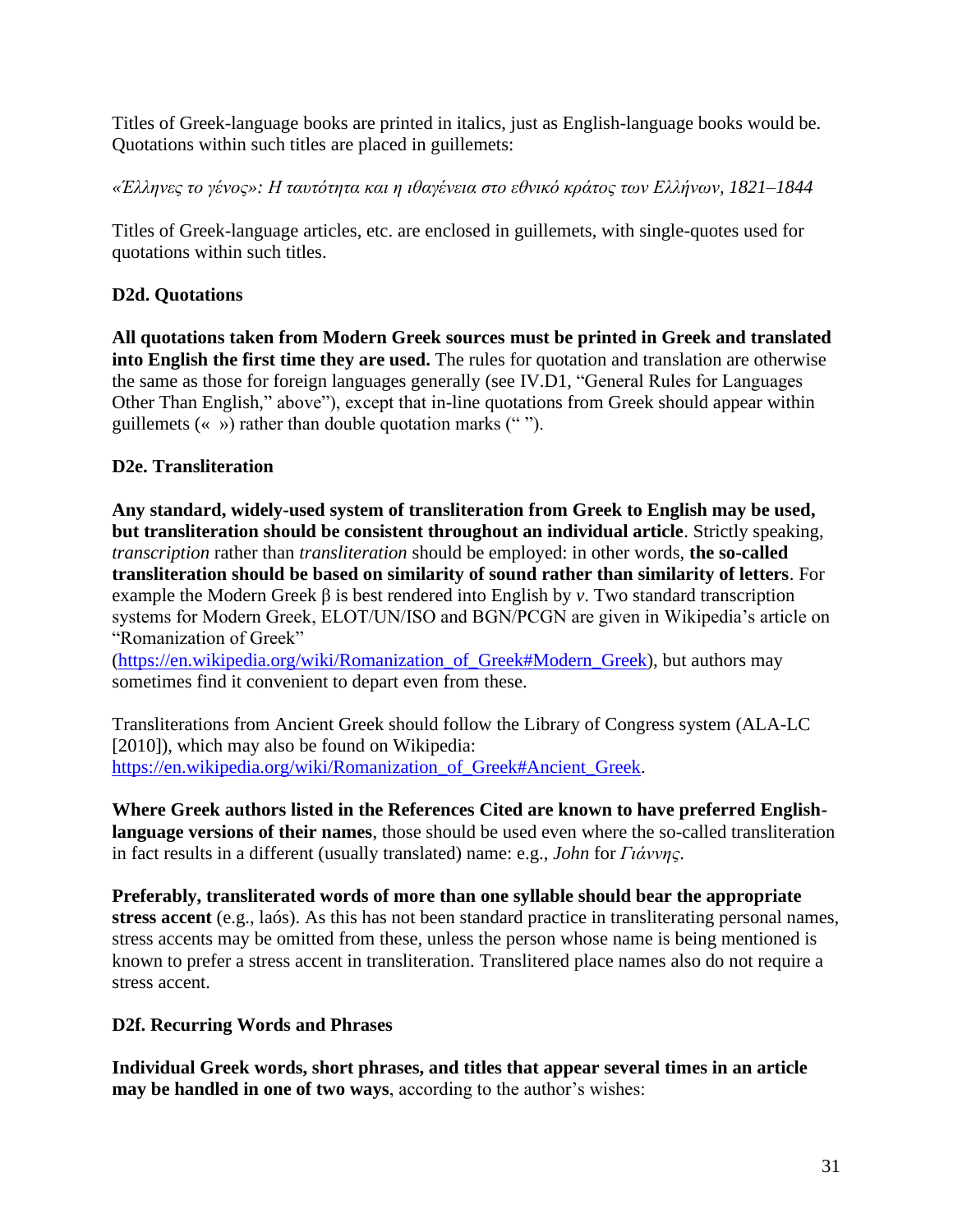**(1) They may be printed in Greek throughout the manuscript**, in which case, the first appearance of the word, phrase, or title should be followed by an English translation in parentheses; e.g., λαός (people, folk).

**(2) They may be printed in italicized transliteration throughout the manuscript**, in which case the first appearance of the word, phrase, or title should be followed by the word(s) in Greek, a comma, and then an English translation—all in parentheses; e.g., *laos* (λαός, people, folk).

### **D2g. Proper Nouns**

**Whenever possible, Greek proper nouns, when written in the Roman alphabet, should have the form which is customary in English** (e.g., Athens, not Athína; Caserta, not Gazerta; Achilles not Ahilléfs; Cavafy not Kaváfis; Euripides not Evripídis). On the other hand, if a place name is politically contested or if a particular individual being mentioned is known to prefer a non-standard transliteration of his or her name, the author may have good reason to ignore this rule.

#### **D2h. Bibliography (References Cited)**

For Greek-language issues related to the References Cited section, please see IV.C3d "Foreign Languages in the References Cited," above.